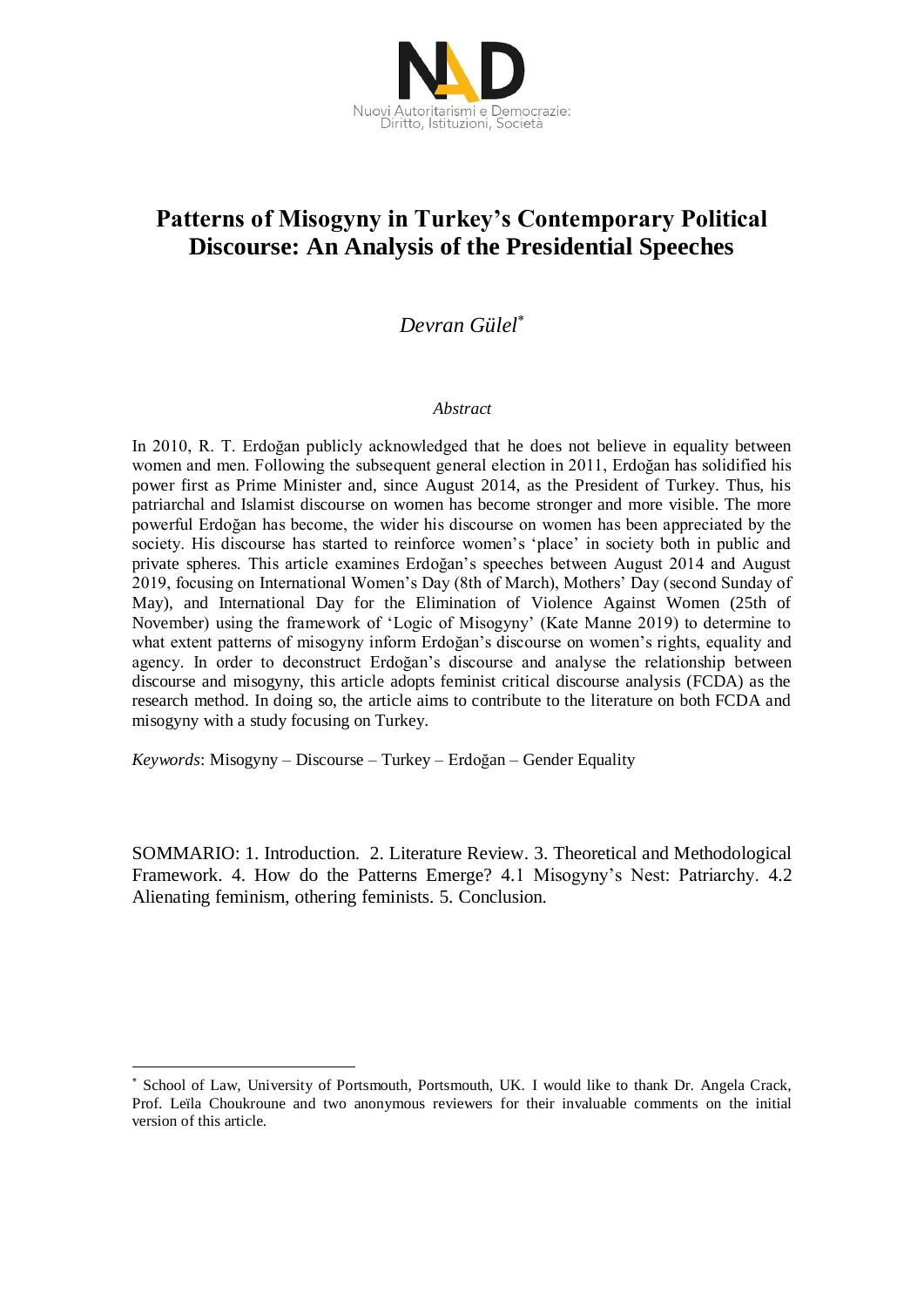## **1.** *Introduction*

# *«Democracy is like a bus ride. Once you reach your destination, you get off»* 1 *. R. T. Erdoğan*

So he did. Following the 2011 general election, Recep Tayyip Erdoğan has solidified his power as a leader and shifted the political trajectory of his party, *Justice and*  Development Party (AKP) to authoritarianism with an evident Islamic character<sup>2</sup>. In 2014, he was elected the president of Turkey and following the referendum of 2017, the parliamentary system has changed to an executive presidency. From 2018 onwards, Erdoğan has been the head of the executive and head of the state, while retaining his position as the leader of the AKP.

Since the establishment of the Turkish Republic in 1923, Turkish society has always assigned substantial power to its political leaders<sup>3</sup>. Their discourses are widely accepted by society, as political discourse is powerful in shaping the mindsets of people. Tekinalp stresses that political leaders give speeches not only to address electors in order to hold power but also to appeal to the electors' sociocognitive mental frame, cultural and ideological background, and current social situations<sup>4</sup>.

The extant literature covers previous studies examining Erdoğan's discourse on a variety of topics including the gender politics of the AKP while Erdoğan was still prime minister. However, to date there is no study using logic of misogyny as a framework and focusing explicitly on Erdoğan's presidential speeches concerning women. I argue that it is necessary to study misogyny and FCDA in countries where regimes have transformed into authoritarianism because women are suppressed on a different and deeper level than men by authoritarian regimes. Therefore, in this article, I aim to answer to what extent patterns of misogyny inform Erdoğan's discourse on women and their 'place' in society while Turkey goes through an agenda of authoritarianism, nationalism and Islamisation.

This article focuses on Erdoğan's discourses (August 2014 - August 2019) concerning International Women's Day, Mothers' Day, and the International Day for the Elimination of Violence against Women (VAW). To address the research question, 27 speeches by Erdoğan and press releases of the presidency on behalf of Erdoğan are analysed. Theoretically, I focus on the framework of logic of misogyny<sup>5</sup> and FCDA as the research method. This article has been structured into five sections: Section 1 consists of the introduction; Section 2 reviews the existing literature, looking at previous studies focusing on the AKP and gender; Section 3 sets out the theoretical and methodological framework; and Sections 4 and 5 present the findings of the research in the discussion and conclusion, respectively. The first subsection of section 4 focuses on

<sup>1</sup> Online archive of the newspaper *Milliyet*, 14 July 1996, Page 20, http://gazetearsivi.milliyet.com.tr/Arsiv/1996/07/14.

<sup>2</sup> E. Özbudun, *AKP at the Crossroads: Erdoğan's Majoritarian Drift*, in *South European Society and Politics*, 19, 2, 2014, pp. 155-167.

<sup>3</sup> B. Kesgin, *Turkey's Erdoğan: Leadership Style and Foreign Policy Audiences,* in *Turkish Studies*, 2019.

<sup>&</sup>lt;sup>4</sup> S. Tekinalp, *How to Conceptualize a Culture of Support Through "Language Plus" Presented at the Right Time to the Right Audience*, in *International Journal of Communication*, No. 12, 2018, pp. 4313- 4331.

<sup>5</sup> K. Manne, *Down Girl the Logic of Misogyny*, Penguin Books, London, 2019.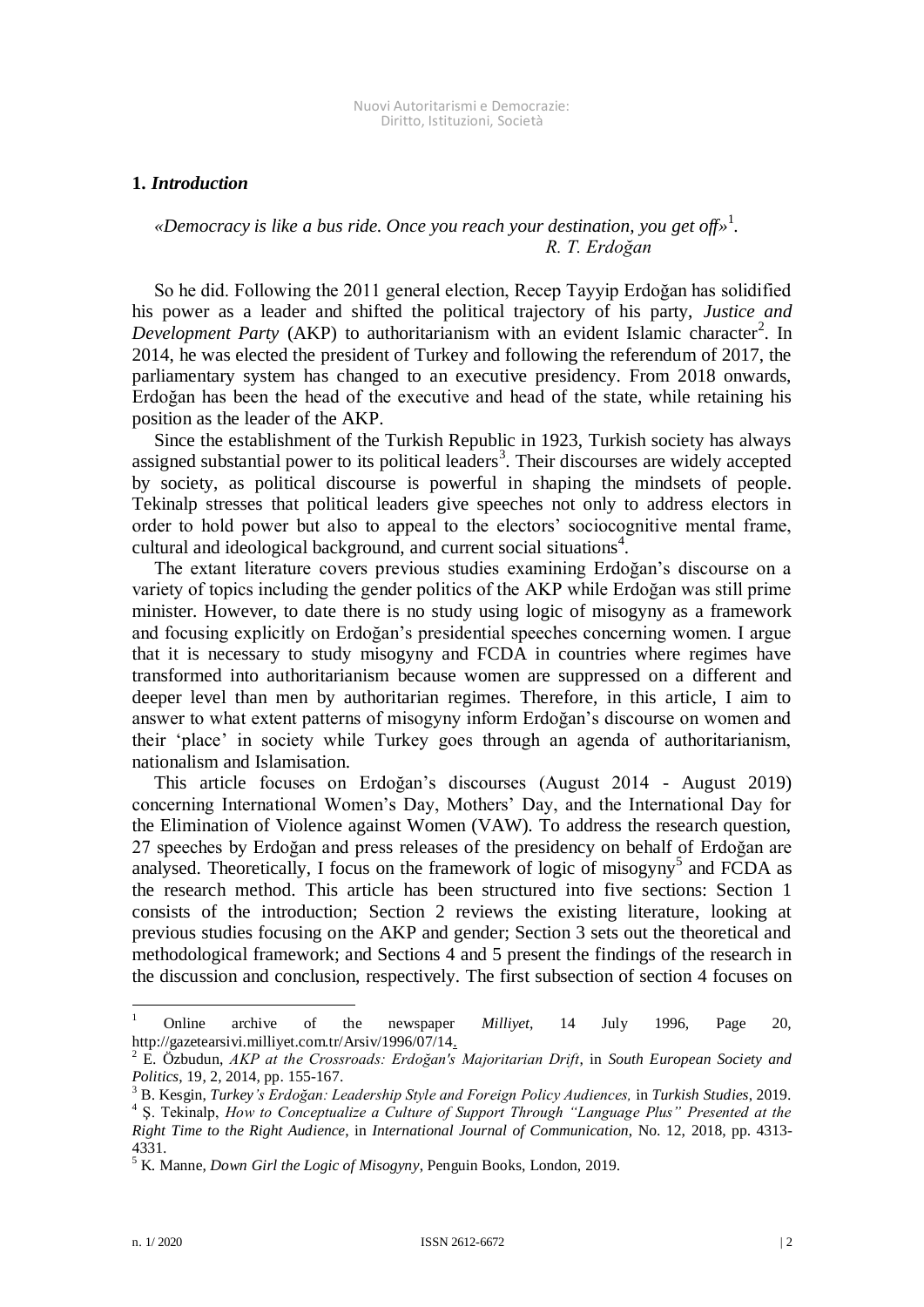the relationship between patriarchy and misogyny and how Erdoğan's discourse operates in upholding patriarchal order, while the second moves to describe in greater details *othering*, and forms a further relationship between Erdoğan's discourse and misogyny. In doing so, I aim to contribute to the literature on both misogyny and FCDA with a study focusing on Turkey. The study concludes that the patterns of misogyny are highly detectable in Erdoğan's discourse on women's rights, equality and agency.

# **2.** *Literature Review*

-

Research on discourse and power has a long history; therefore, literature screening on the discourse of political leaders reveals a significant body of research. For example, some analysts have examined the rhetorical space of the Bush administration in the United States (US) following 9/11. Drawing on six speeches given by former US President George W. Bush, Merskin stresses "enemy construction" through using interpretive textual analysis<sup>6</sup> while Krebs and Lobasz traced the development of rhetorical coercion that left no space between Iraq and "the war on terror" while demonsrating a series of binaries such as evil/good, us/them, self/others<sup>7</sup>.

A large and growing body of literature has investigated discourse and gender politics under the various AKP governments: these include studies that focused on *gender*  policies and/or discourse on gender<sup>8</sup>; leadership traits<sup>9</sup>; discourse in party politics<sup>10</sup>, discourse in *election speeches*<sup>11</sup>; discourse on *refugees*<sup>12</sup> and discourse in *mass media*<sup>13</sup>.

<sup>9</sup> B. Kesgin, *Turkey's Erdoğan*, cit.

<sup>6</sup> D. Merskin, *The Construction of Arabs as Enemies: Post-September 11 Discourse of George W. Bush Mass Communication & Society*, Vol.7, No.2, 2004, pp. 157-175.

<sup>7</sup> R. R. Krebs, J. K. Lobasz, *Fixing the Meaning of 9/11: Hegemony, Coercion, and the Road to War in Iraq* in *Security Studies*, Vol.16, No.3, 2007, pp. 409-451.

<sup>8</sup> S. Coşar – M. Yeğenoğlu, *'New Grounds for Patriarchy in Turkey? Gender Policy in the Age of AKP,* in *South European Society and Politics*, Vol.16, No.4, 2011, pp. 555–573; D. Kandiyoti, *The Gender Wars in Turkey: A Litmus Test of Democracy?,* in *The State of Democracy in Turkey Institutions, Society and Foreign Relations,* Vol. 4, 2015, LSE Middle East Centre; A. Alnıaçık, Ö. Altan-Olcay, C. Deniz, F. Gökşen, *Gender Policy Architecture in Turkey: Localizing Transnational Discourses of Women's Employment*, in *Social Politics*, Vol. 24, No.3, 2017, pp. 298-323; D. Cindoglu, D. Unal, *Gender and Sexuality in the Authoritarian Discursive Strategies of 'New Turkey'*, in *European Journal of Women's Studies,* SAGE, Vol.24, No.I, 2017, pp. 39-54; C. Erden – S. Koç, *Woman in Turkish Political Discourse "Woman's Representation in Political Celebration Messages on 8 March World Women's Day",* in *Journal of Current Researches on Social Sciences (JoCReSS)*, Vol.7, No.4, 2017, pp. 39-64; S. Çağatay, *Women's Coalitions beyond the Laicism-Islamism Divide in Turkey: Towards an Inclusive Struggle for Gender Equality?*, in *Social Inclusion,* Vol.6, No.4, 2018; N. Mutluer, *The Intersectionality of Gender, Sexuality, and Religion: Novelties and Continuities in Turkey during the AKP era*, in *Southeast European and Black Sea Studies*, Vol.19, No.1, 2019, pp. 99-118.

<sup>&</sup>lt;sup>10</sup> A. Günes Ayata, F. Tütüncü, *Party Politics of the AKP* (2002–2007) and the Predicaments of Women *at the Intersection of the Westernist, Islamist and Feminist Discourses in Turkey*, in *British Journal of Middle Eastern Studies*, Vol.35, No.3, 2008, pp. 363-384; U. Korkut, H. Eslen-Ziya, *The Discoursive Governance of Population Politics: The Evolution of a Pro-birth Regime in Turkey,* in *Social Politics*, Vol.23, No.4, 2016, pp. 555-575; N. Martin, *The A.K. Party and the Kurds since 2014: A Discourse of Terror*, in *British Journal of Middle Eastern Studies*, Vol.45, No.4, 2018, pp. 543-558.

<sup>11</sup> S. Aydın-Düzgit, *De-Europeanisation through Discourse: A Critical Discourse Analysis of AKP's Election Speeches*, in *South European Society And Politics*, Vol.21, No.1, 2016, pp. 45-58; T. Erçetin – E. Erdoğan, *How Turkey's Repetitive Elections affected the Populist tone in the Discourses of the Justice and Development Party Leaders*, in *Philosophy & Social Criticism*, Vol.44, No.4, 2018, pp. 382–398; Ş.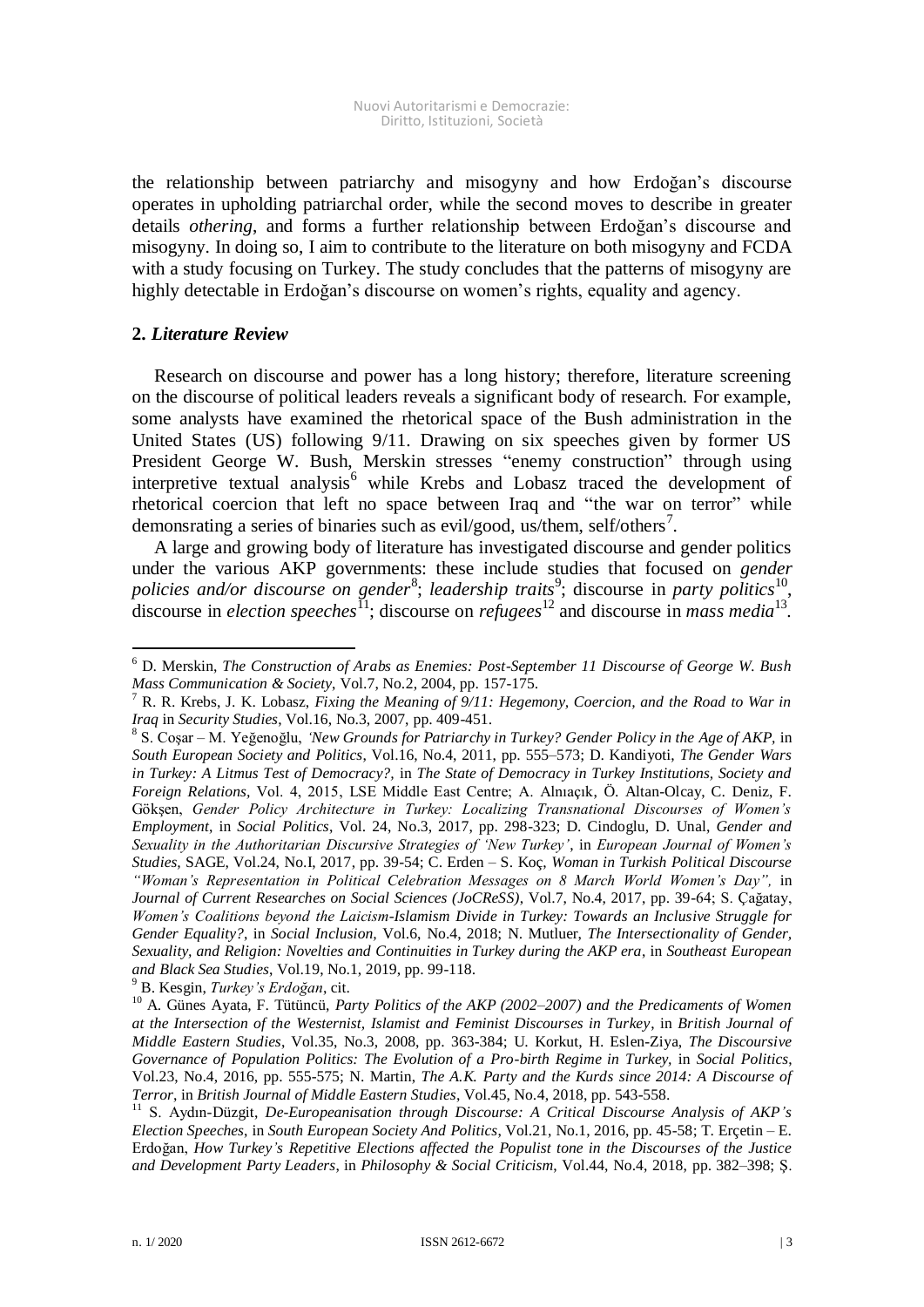Certainly, this list is not exhaustive but illustrative to display diversity. However, to date there is no study looking at misogyny in the discourse of Erdoğan.

One salient study investigated Erdoğan's capacity to align his speeches to the place, time and culture of the audience<sup>14</sup>. Tekinalp's research, in line with Hall's hegemonic project that aspires to the remaking of commonsense<sup>15</sup>, exposed the ways that Erdoğan accomplished the framing of consent for his authoritarian ruling. The author clarified how Erdoğan used Islam and nationalism, which are the most sensitive cognitive mental frames of conservative people, to create a 'commonsense consensus' between two general elections in  $2015^{16}$  while we witnessed a discursive change in the AKP to redefine 'terrorist' as any opponent of the  $AKP<sup>17</sup>$ .

Güneş Ayata and Tütüncü have identified that the AKP increased the visibility of conservative and Islamist women, but only in terms of the headscarf debate and vote mobilisation<sup>18</sup>, whereas Cosar and Yeğenoğlu conceptualised this period as a new mode of patriarchy in the neoliberal, nationalist and religious discourse of the AKP<sup>19</sup>. In addition to the political context, recent evidence has suggested that the gender politics of the AKP has ensured their control of women's bodies and sexualities which also feeds into their discourse<sup>20</sup>. Likewise, another study by Almaçık, et al. focused on transnational gender policy discourses and the distance of state institutions to abide.<sup>21</sup> The authors claimed that Turkey repeatedly poured money into programs to support the idea that care work is home-based and women's responsibility, and to reproduce women's marginalised positions in the labour market<sup>22</sup>.

Tekinalp, *How to Conceptualize a Culture of Support Through 'Language Plus' Presented at the Right Time to the Right Audience*, in *International Journal of Communication*, No.12, 2018, pp. 4313-4331.

<sup>12</sup> R. Karakaya Polat, *Religious solidarity, historical mission and moral superiority: construction of external and internal 'others' in AKP's discourses on Syrian refugees in Turkey*, in *Critical Discourse Studies*, Vol.15, No.5, 2018, pp. 500-516; D. Onay-Coker, *The representation of Syrian refugees in Turkey: a critical discourse analysis of three newspapers*, in *Continuum*, Vol.33, No.3, 2019, pp. 369- 385.

<sup>13</sup> B. Gümüş, A. Baran Dural, *Othering Through Hate Speech: The Turkish-Islamist (V)AKIT Newspaper as a Case Study*, in *Turkish Studies*, Vol.13, No.3, 2012, pp. 489-507; E. Özcan, *Women's Headscarves in News Photographs: A Comparison between the Secular and Islamic Press during the AKP Government in Turkey*, in *European Journal of Communication*, Vol.30, No.6, 2015, pp. 698-713; S. Akyüz, F. Sayan-Cengiz *'Overcome your anger if you are a man': Silencing Women's Agency to Voice Violence Against Women*, in *Women's Studies International Forum*, No.57, 2016, pp. 1-10; V. Boztepe, *Televizyon Haberlerinde Kadınlara Yönelik Şiddetin Temsili: Özgecan Aslan Cinayeti Üzerinden Bir İnceleme*., in *İstanbul Üniversitesi İletişim Fakültesi Dergisi*, No.1, 2017, pp. 39-66; Y. Burul, H. Eslen-Ziya, *Understanding 'New Turkey' Through Women's Eyes: Gender Politcs in Turkish Daytime Talk Shows.*, in *Middle East Critique*, Vol.27, No.2, 2018, pp. 179-192; F. Avcı, A. Güdekli, *Toplumsal Cinsiyet Ve Medya İlişkisi: Yazılı Basında Kadına Şiddet Ve Kadın Cinayetleri Haberleri Üzerine Bir Analiz,* in *International Journal of Cultural and Social Studies (IntJCSS)*, Vol.4, No.2, 2018, pp. 475-506.

<sup>14</sup> Ş. Tekinalp, *How to Conceptualize a Culture of Support*, cit.

<sup>15</sup> S. Hall, *The Hard Road to Renewal: Thatcherism and the Crisis of the Left*, Verso, London, p. 8.

<sup>16</sup> Ş. Tekinalp, *How to Conceptualize a Culture of Support*, cit., p. 4314.

-

<sup>&</sup>lt;sup>17</sup> N. Martin, *The A.K. Party and the Kurds since 2014: A Discourse of Terror*, cit.

<sup>18</sup> A. Günes Ayata, F. Tütüncü, *Party Politics of the AKP (2002–2007)*, cit.

<sup>19</sup> S.Coşar, M. Yeğenoğlu, *New Grounds for Patriarchy in Turkey*, cit.

<sup>20</sup> D. Cindoglu, D. Unal, *Gender and Sexuality*, cit.

<sup>21</sup> A. Alnıaçık, Ö. Altan-Olcay, C. Deniz, F. Gökşen, *Gender Policy Architecture in Turkey: Localizing Transnational Discourses of Women's Employment.*, in *Social Politics*, Vol.24, No.3, 2017, pp. 298-323. <sup>22</sup> *Ibidem*, p. 316.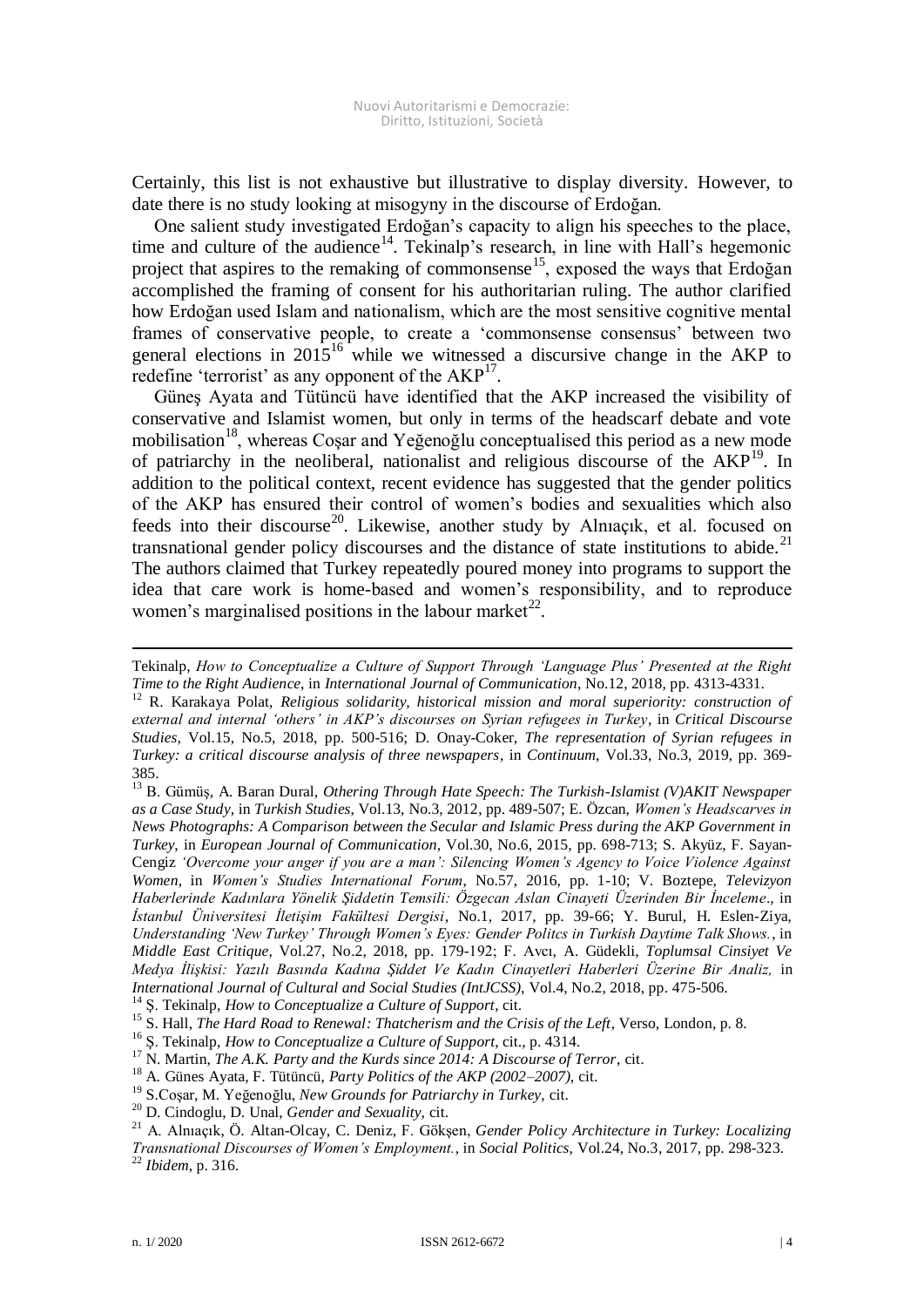By drawing on the concepts that the AKP instilled, such as *yerli ve milli* (homegrown and national) values, Mutluer applied a discourse analysis of the shifts in policies and public statements of governmental and non-governmental actors<sup>23</sup>. The author concluded that Erdoğan and the AKP use discourse on gender and sexuality as an instrument to control the «neoliberal distribution of conservative values adopted by family, community and market»<sup>24</sup>. Similarly, the study by Cindoglu and Unal suggested a complex patchwork of regulatory narratives on women's sexualities generated by intertwining pro-Islamism, neoliberalism, authoritarianism and conservatism<sup>25</sup>. Whereas Özgür Keysan suggests that this is what makes the AKP's power unique; its capacity to combine conservative and Islamic values with neoliberalism in political discourse and also in practice $26$ .

## **3.** *Theoretical and Methodological Framework*

The methodology of this study takes two approaches: it uses Manne's logic of misogyny as the theoretical framework while applying FCDA to Erdoğan's discourse. FCDA aims to unveil and defy discourses that still strengthen gendered social orders in various ways<sup>27</sup>. This study focuses on Erdoğan's discourse on women after he became president in August 2014. The aim is to assess the extent of the patterns of misogyny that informs Erdoğan's discourse on women's rights, equality and agency. To address the research question empirically, data in the form of 27 speeches by Erdoğan and press releases of the presidency on behalf of Erdoğan are analysed. The data is extracted from the official website of the presidency of Turkey<sup>28</sup>. Initial research has verified that there is no press release or speech on the website of the presidency that acknowledges the International Day for the Elimination of VAW. However, Erdoğan gave speeches at the International Women and Justice Summits of  $KADEM<sup>29</sup>$  that were organised in the same period, therefore these speeches are included in the analysis. The reason for focusing on these specific days is that they take place at a time when Erdoğan's discourse predominantly focused on women rather than any other contemporary topic.

Manne's study<sup>30</sup> encompasses the theoretical framework of the current study where I assess whether misogyny feeds Erdoğan's discourse on women and if so, to what extent misogyny informs his discourse. Manne starts her theory by explaining how the

-

<sup>23</sup> N. Mutluer, *The Intersectionality of Gender, Sexuality, and Religion: Novelties and Continuities in Turkey during the AKP era*, in *Southeast European and Black Sea Studies*, Vol.19, No.1, 2019, pp. 99- 118.

<sup>24</sup> *Ibidem*, p. 101.

<sup>25</sup> D. Cindoglu, D. Unal, *Gender and Sexuality*, p. 40.

<sup>26</sup> A. Özgür Keysan, *Activism and Women's NGOs in Turkey: Civil Society, Feminism and Politics*, I.B. Tauris, London, 2019, p. 84.

<sup>27</sup> M.M. Lazar, *Feminist critical discourse analysis*. in *The Routledge Handbook of Critical Discourse Studies*, John Flowerdew and John E. Richardson (eds.), Routledge, London, 2017, pp. 372-387. <sup>28</sup> https://www.tccb.gov.tr/en/.

 $29$  Women and Democracy Association (KADEM) is the biggest GONGO association in Turkey of which Erdoğan's daughter is one of the founders. GONGOs are non-governmental organizations established by ruling regimes. They are loyal to the regime, and instrumental to promoting the ruling regime's agenda at a local level. Compared to NGOs, GONGOs receive immense funding from the regime so they can reach a wider audience through events including nationwide campaigns and conferences.

<sup>30</sup> K. Manne, *Down Girl the Logic of Misogyny*, cit.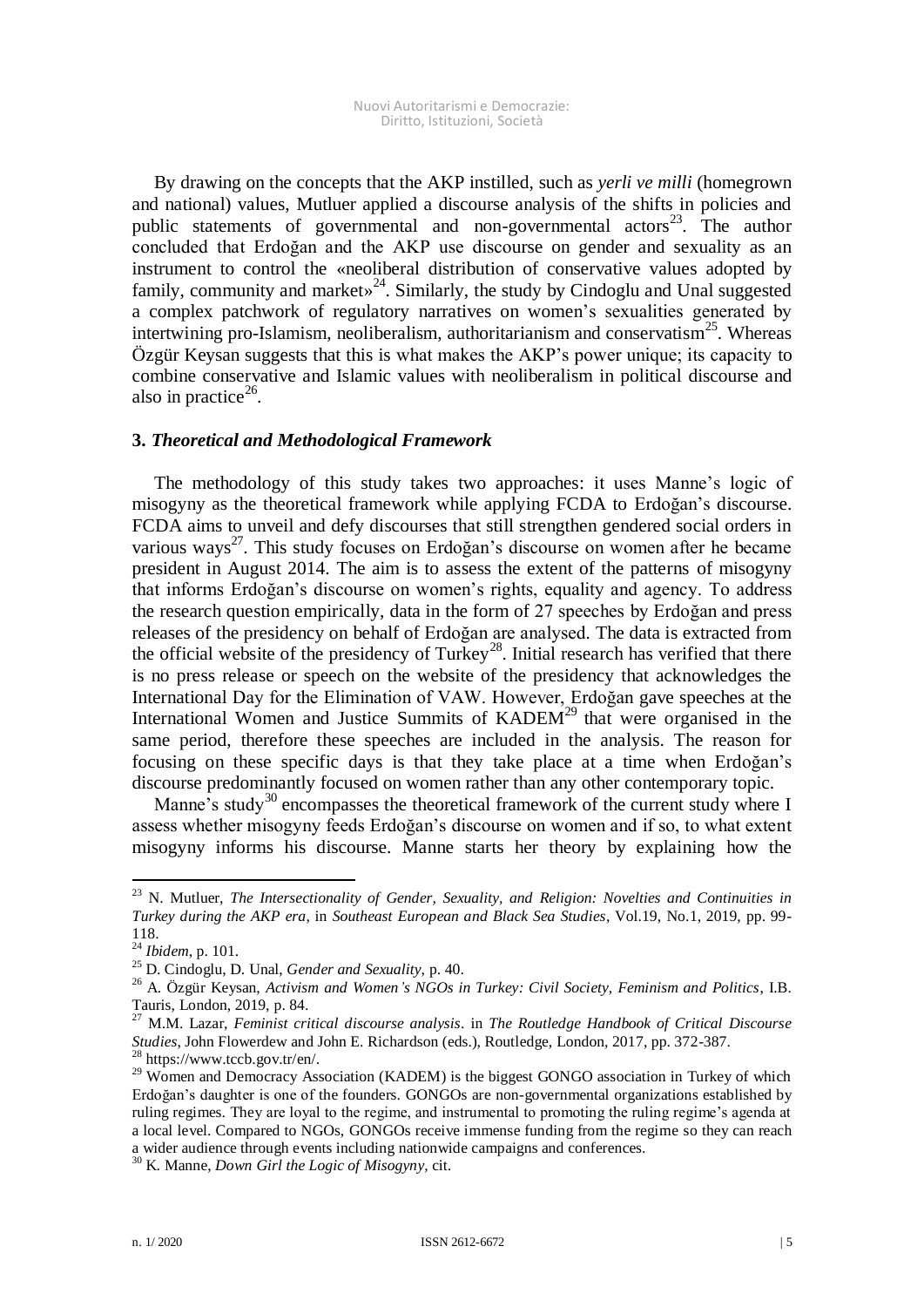standard definition of misogyny is fundamentally insufficient to explain misogyny in the real world. The standard definition of misogyny, a naïve conception says Manne, views misogyny as a physiological phenomenon in men because it considers that misogynists hate all or most women because they are women $31$ . Manne opposes this, explaining that we cannot expect even deeply misogynistic men to hate all women because there are women in their lives who stick to patriarchal expectations, who amicably serve these misogynistic men. For example, a man can love his mother and still be a misogynist. Throughout her analysis, Manne revealed distressing (potentially even triggering) cases from real life, clarifying that misogyny is not a psychological phenomenon but a materialisation of social norms, expectations and consequences of the patriarchal order. Thus, «misogyny primarily targets women because they are women in a *man's world* […] rather than because they are women in a *man's mind*  where that man is a misogynist»<sup>32</sup>. Stating it concisely, misogyny can be described as the «law enforcement branch of a patriarchal order, which has the overall function of *policing* and *enforcing* its governing ideology» 33 .

Manne constructed a framework that understands misogyny in terms of what it *does* to women. One's attitudes/behaviours count as misogynistic within a patriarchal social environment. To generalise: adults are insultingly likened to children, people to animals or even to objects. Infantilising and belittling, ridiculing, humiliating, mocking, slurring, vilifying, demonising, sexualising/desexualising, silencing, shunning, shaming, blaming, patronising, condescending, and other forms of treatment that are dismissive and disparaging in specific social contexts. This can also include violence and threatening behaviour. In other words, misogyny operates to keep women in line when they fail to «know their place» $34$ .

Moreover, Manne proposed the give/take model which offers a way to unify the phenomena. The model anticipates that cases of misogyny can be brought under two headings. Firstly, women are obliged to give feminine-coded goods and services to «someone or other, preferably one man at least insofar as he wants such goods and services from her»<sup>35</sup>. Secondly, women are prohibited from asking for masculine-coded goods from men as long as they want to receive or retain them<sup>36</sup>:

«*Hers to give (feminine-coded goods and services*): attention, affection, admiration, sympathy, sex, and children (i.e., social, domestic, reproductive, and emotional labour); also mixed goods, such as safe haven, nurture, security, soothing, and comfort»

versus

«*His for the taking (masculine-coded perks and privileges*): power, prestige, public recognition, rank, reputation, honour, 'face', respect, money and other forms of wealth, hierarchical status, upward mobility, and the status conferred by having a high-ranking woman's loyalty, love, devotion, etc.»

<sup>31</sup> *Idem*, p.32.

<sup>32</sup> *Idem*, p.64 (original emphasis).

<sup>33</sup> *Idem*, p.63 (original emphasis).

<sup>34</sup> *Idem*, p. 68.

<sup>35</sup> K. Manne, *Down Girl the Logic of Misogyny*, p. 130.

<sup>36</sup> *Ibidem*, (original emphasis).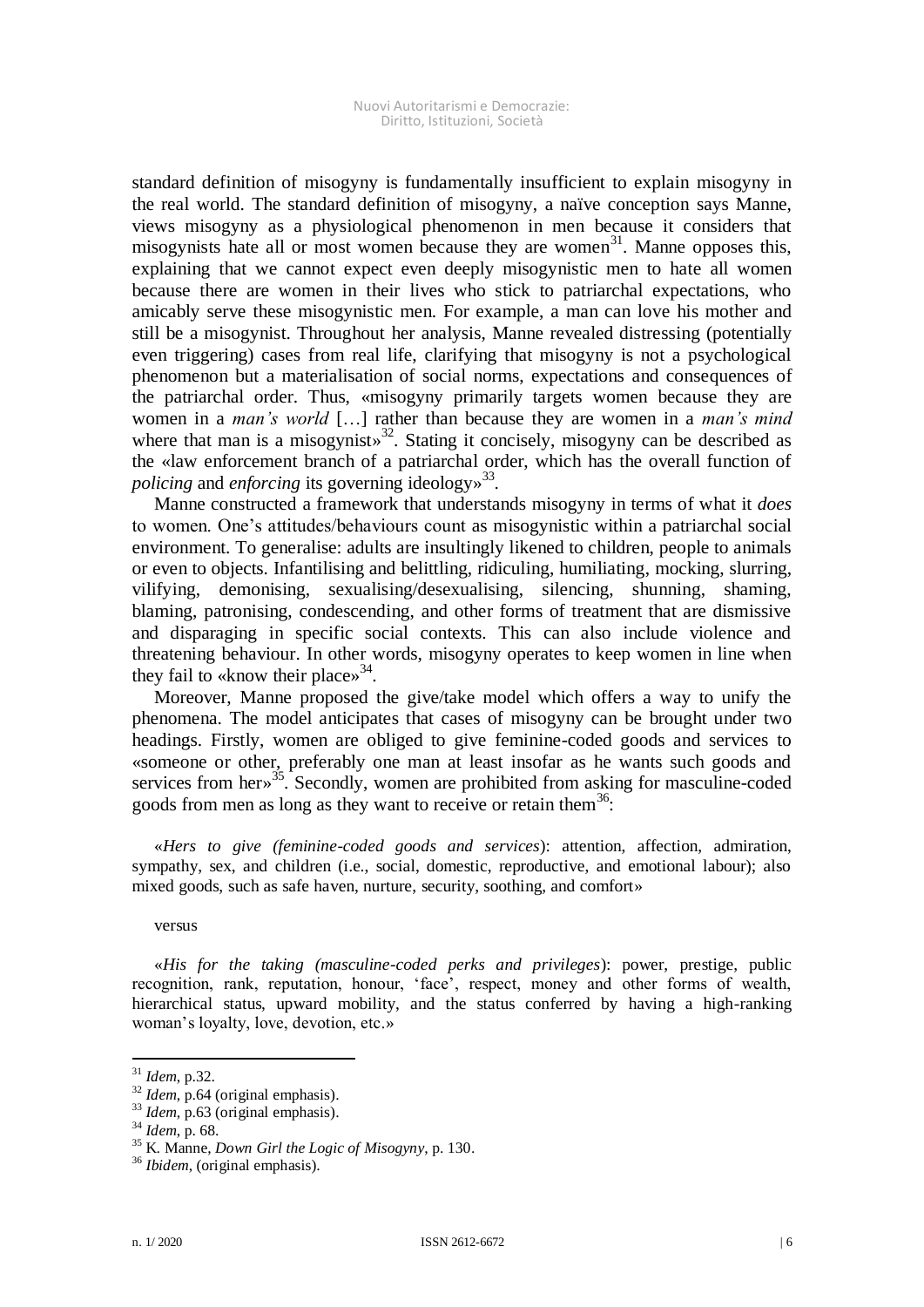The focus of Manne's study is on Australia, the United Kingdom (UK) and the US. It offers an analysis of misogyny theoretically enlightening for studies looking at other parts of the world because it shows that misogyny in a social environment is metaphysically dependent on there being norms and expectations of a patriarchal nature<sup>37</sup>. Manne further explained that the framework she developed is indeed intended to be general, but that she deliberately focused on cultures in which she has been a political participant since she analyses culture and ideology<sup>38</sup>. Therefore, I argue here that the framework is applicable to analysing discourse in other patriarchal societies, including Turkey – an authoritarian (and gradually becoming Islamic) country, where I have been a political participant.

FCDA specifically focuses on interpreting the interrelationship between gender, power and ideology<sup>39</sup>. The mission of FCDA is to study «how power and dominance are discursively produced and/or resisted in a variety of ways through textual representations of gendered social practices, and through interactional strategies of talk» 40 . Thus, the mission is not only to deconstruct discourse using the logic of misogyny as a framework, but also to analyse the relationship between discourse and patriarchy. Therefore, FCDA is selected as the research method of this study.

So, discourse matters. Studying discourse mediates between society/culture/situation, cognition and discourse/language<sup>41</sup>. Lazar has argued that ideological assumptions are constantly re-enacted and circulated through discourse commonsensical and natural<sup>42</sup>. As a result, in studies of FCDA, the central concern focuses on discourses sustaining the patriarchal social order which can be defined as power relations that systemically privilege men as a social group and disadvantage, exclude and disempower women as a social group<sup>43</sup>. Discourse is ideological and socially consequential; it gives rise to power and also reproduces unequal power relations between women and men<sup>44</sup>. Thus, it is imperative to focus on Erdoğan's discourse on women, and how and why it affects women's rights, equality and agency.

The data obtained in this study is in Turkish. The initial analysis included referencing every document in the data to include when, where, how and why the speech was produced. After initial coding, coding categories that have analytical significance were produced with the aim to identify how Erdoğan has used particular discursive

<sup>37</sup> *Idem*, p. 67.

<sup>38</sup> *Idem*, p. 26.

<sup>39</sup> M.M. Lazar, *Politicizing Gender in Discourse: Feminist Critical Discourse Analysis as Political Perspective and Praxis*, in *Feminist Critical Discourse Analysis: Gender, Power, and Ideology in Discourse*, M.M. Lazar (ed.), Palgrave Macmillan, London, 2005, pp. 1-28.

<sup>40</sup> *Idem*, p. 10.

<sup>41</sup> R. Wodak, *Editor's Introduction: Critical Discourse Analysis – Challenges and Perspective*, in *Critical Discourse Analysis Volume I Concepts, History, Theory*, SAGE, 2013, p. xxxii.

<sup>42</sup> M.M. Lazar, *Feminist Critical Discourse Analysis Relevance for Current Gender and Language Research*, in *The Handbook of Language, Gender and Sexuality*, M. Meyerhoff*,* J. Holmes (eds.), Wiley Blackwell, Hoboken, New Jersey, 2014, p. 186.

<sup>43</sup> M.N. Lazar, *Politicizing Gender in Discourse*, cit., p. 5.

<sup>44</sup> N. Fairclough*,* R. Wodak, *Critical Discourse Analysis*, in *Discourse as Social Interaction*, SAGE, London, 1997, pp. 258-60.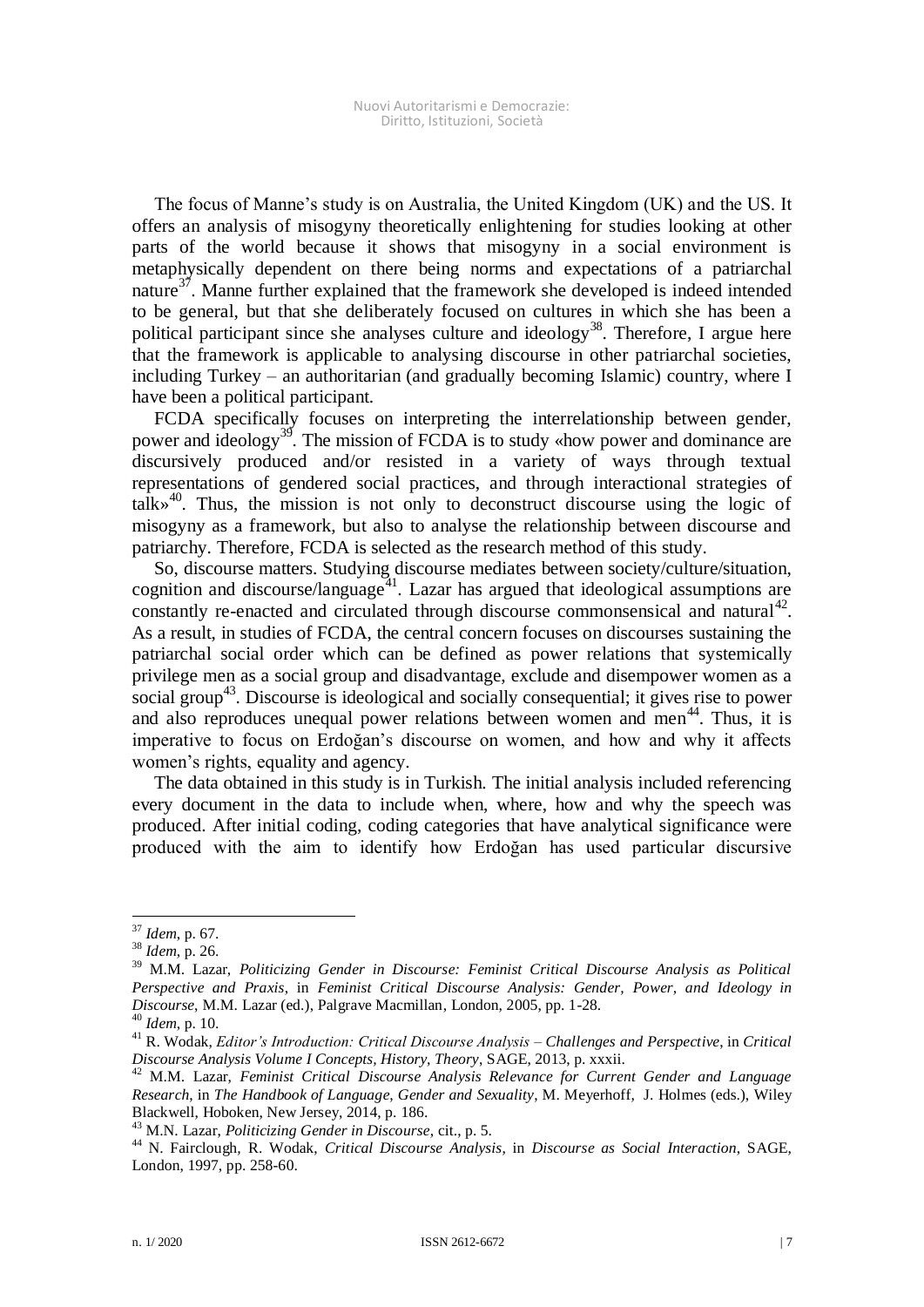structures<sup>45</sup>. Through employing FCDA, the data is examined in terms of word order, metaphors, idioms, and vocabulary choice within the theoretical framework. The analysis of discourse fragments (like structures, procedures) and the findings are discussed next.

# **4.** *How do the Patterns Emerge?*

The Turkish language is a left-branching, agglutinating language. New words are formed by attaching an affix to the right of a root, which can be a simple root or a combination of a root plus suffixes, referred to as a stem $46$ . The main word order is subject-object-verb while the main word formation process involves suffixing morphology that is influenced by vowel harmony and other morphophonological processes<sup>47</sup>. This means that vowels in almost all suffices depend on the consonants or vowels that precede them<sup>48</sup>. For example, the plural suffix has two forms, *-lar* (as in *kadın*-*lar* "women") and *-ler* (as in *feminist*-*ler* "feminists"). Erdoğan always uses possessive suffixes in addition to plural suffixes in his discourse.

Possessive suffixes usually correspond to the six grammatical persons. A noun phrase marked with a possessive suffix is understood as denoting a person or thing that is possessed. The possessive suffix indicates only whether the possessor is 1st, 2nd or 3rd person, singular or plural<sup>49</sup>. One interesting finding is that Erdoğan usually prefers to use 1st plural possessive suffixes when referring to women. This analysis revealed that Erdoğan addressed women 187 times using possessive suffixes. The grammatical structure of this is as follows<sup>50</sup>:

- (1) *Kadın-lar-ımız*  Woman-plural suffix-possessive1PL "our women"
- (2) a. *Genç kız-lar-ımız* b. *Kız evlat-lar-ımız*  Young girl-plural suffix-possesive1PL Girl child-plural suffix-possesive1PL "our young girls" "our daughters"

(3) *Anne-ler-imiz* Mother-plural suffix-possessive1PL "our mothers"

<sup>45</sup> G. R. Waitt, *Doing Discourse Analysis*, in *Qualitative Research Methods in Human Geography*, Oxford University Press, Oxford, 2005, p. 182.

<sup>46</sup> A. Göksel. C. Kerslake, *Turkish: A Comprehensive Grammar*, Routledge, New York, 2005, p. 43.

<sup>47</sup> F. Braun, *The Communication of Gender in Turkish.,* in *Gender across Languages: The Linguistic Representation of Women and Men*, Vol. I, M. Hellinger*,* H. Bussmann (eds.), John Benjamins Publishing Company, Amsterdam, 2001, pp. 283-310.

<sup>48</sup> A. Göksel, C. Kerslake, *Turkish: A Comprehensive Grammar*.

<sup>49</sup> *Idem*, p. 151.

<sup>&</sup>lt;sup>50</sup> As part of his populist discourse, Erdoğan uses possessive suffixes also in different contexts such as *şehitlerimiz* - our martyrs, *babalarımız* - our fathers, *gençlerimiz* - our young people. However, using 'our fathers', for instance, would have no consequence on men in a patriarchal society whereas using such rhetoric for women emphasises a relationship of possessiveness and causes immense impact on women's rights, equality and agency. In other words, using such form when referring to women constitutes an action that is conductive to a social environment's misogyny and, thus, cultivates patriarchy.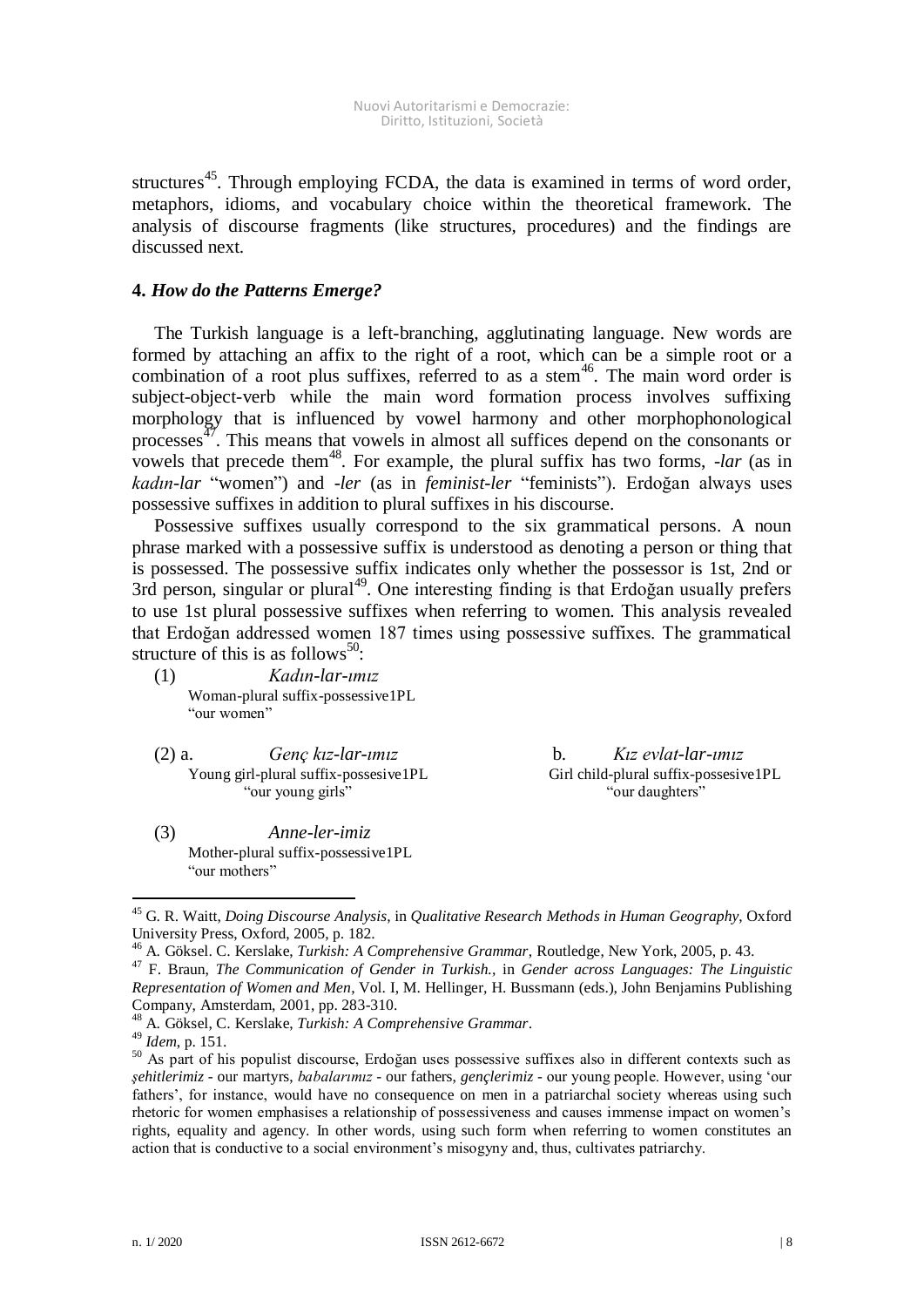# (4) *Hanım kardeş-ler-imiz*  Lady Sibling-plural suffix-possessive1PL "our lady siblings"

Possessive suffixes emphasise the relation between people and *things* of a permanent nature or *considered* so by the subject. Interestingly, the Turkish language does not have any gender distinction in grammar (nor gender specific personal pronouns). However, patriarchy has been producing gender biases, gender roles and gender as a category that remains in the shadow of grammatical neutrality that is engrained in everyday life. In other words, the Turkish language seems structurally gender neutral while it is used to project patriarchy intrinsically.

Patriarchy does not hold women as mindless things or objects. Rather it expects a woman to owe her human capacities to particular people such as men in her family (or his children). Hence, women always have to be somebody's someone; sister, daughter, mother, grandmother conductive but seldom their own person<sup>51</sup>. Likewise, in Erdoğan's discourse, this is also evident; women are always somebody's someone.

Further discussion of the findings is unfolded in the following two subsections focusing on *patriarchy* and *othering*. I have two aims in separating the discussion part. In the first subsection, I present how his discourse on concepts like culture, custom, and belief serve patriarchy. Following in the second, I unveil how this discourse feeds 'appropriate womanhood', and categorises and marginalises some women. Both subsections originate from analytically significant coding categories<sup>52</sup>.

## **4.1** *Misogyny's Nest: Patriarchy*

Patriarchy privileges men, creates hegemony over women and produces systemic inequalities based on gender. Patriarchy today, is so hegemonic that it does not appear as domination at all; it commonly seems «consensual and acceptable» 53 .

It is worth starting by stressing that Erdoğan's discourse on women's rights does not derive from gender equality, because he does not believe in the equality of women and men<sup>54</sup>. Erdoğan is a creationist and he frequently refers to the teachings of Islam and the Quran when referring to women's rights. He states that the point of departure must be gender justice, not equality, when it comes to women:

«What do women need? Sometimes they say equality between women and men. The right way is equality among women and equality among men. However, what really matters is justice for women [...]. What women need is not equality, but rather equity, in other words, justice. You cannot place women and men on an equal footing; it is against their *fıtrat* [purpose of creation] because women's *fıtrat*, nature and constitution are

<sup>51</sup> K. Manne, *Down Girl the Logic of Misogyny*, cit., p.173.

<sup>52</sup> G.R. Wait, *Doing Discourse Analysis*, in *Qualitative Research Methods in Human Geography*, Oxford University Press, Oxford, 2005, pp. 163-191.

<sup>53</sup> M.M. Lazar, *Politicizing Gender in Discourse*, cit., p.7.

<sup>54</sup> Online archive of the newspaper *Cumhuriyet*, *Buz gibi Sözler,* 20 July 2010, http://www.cumhuriyet.com.tr/haber/diger/164212/Buz\_gibi\_sozler.html.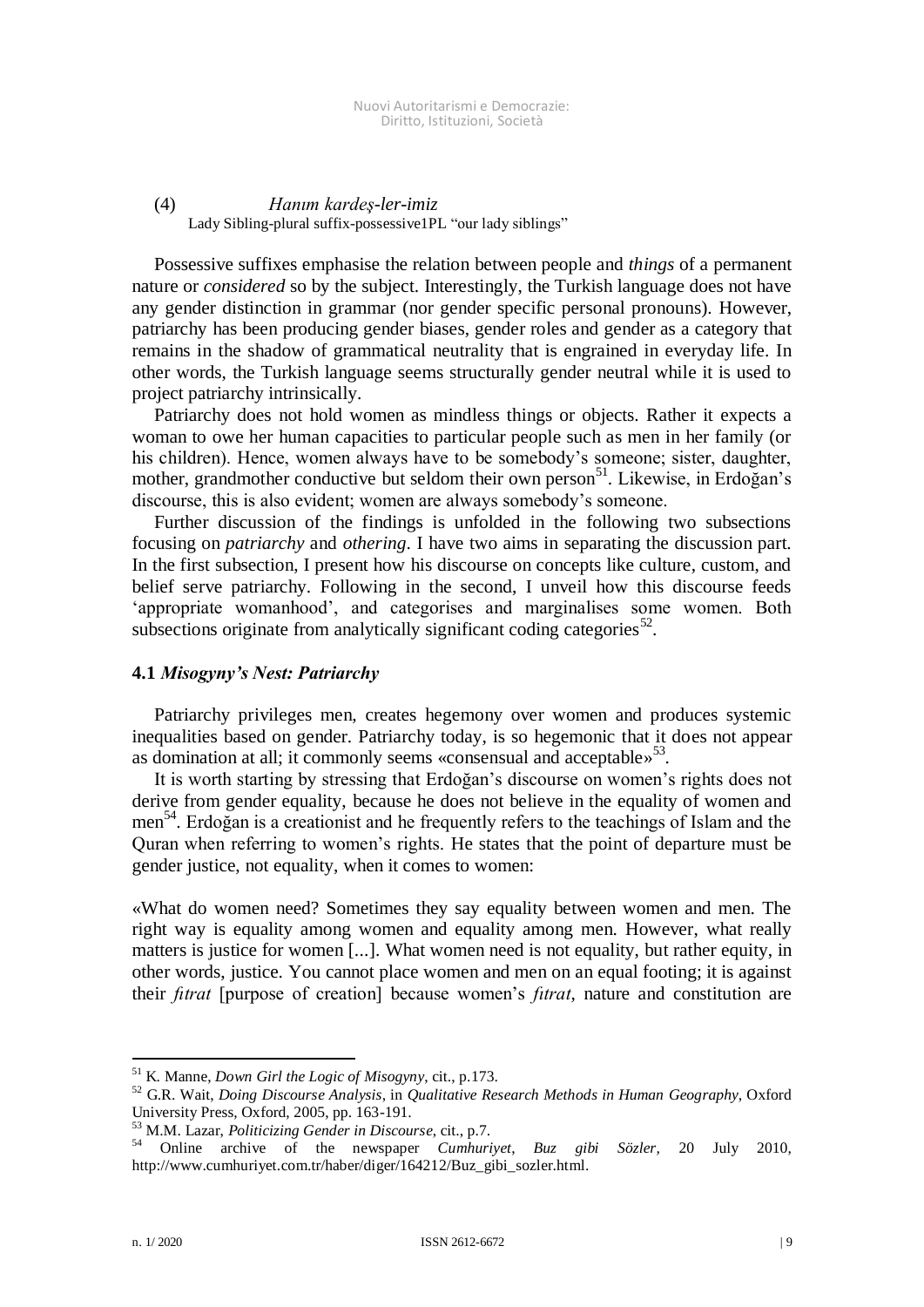different  $[\dots]$  therefore we must adopt  $[\dots]$  gender justice<sup>55</sup> as our most important criterion, the most important point of reference»<sup>56</sup>.

Holsti has stated that political statements aim to «persuade, justify, threaten, cajole, manipulate, evoke sympathy and support, or otherwise influence the intended audience» 57 . It is important to recall Holsti's argument in discourse analysis because language use forms social identities, social relations and systems of knowledge and belief in a way that helps to shape such aspects of society and culture<sup>58</sup>, by creating consent. So, what does Erdoğan's discourse aim to achieve?

Patriarchy demands women's subordination and oppression. It constructs a social environment that assigns gender roles and biases to ensure a hierarchy. It ensures that women internalise through means of education, religion, family and political discourse. Müftüler-Baç outlined the preliminary factors in Turkey that include patriarchy as the Mediterranean culture, Islam and Kemalism<sup>59</sup> which comprises legal discrimination, economic inequality, social inequality (as intangible forms) and sexual harassment, assault, insult, battery, rape, virginity tests, torture, and murder at the most extreme (as tangible forms) $60$ . Erdoğan did not refer to patriarchy in the data but he referred 356 times to history, beliefs, culture, religion, Islam, (sacred) values<sup>61</sup>, civilisation, mores and traditions. Among these, religion, Islam and belief were mentioned a total of 143 times (40 percent). While history is referred to the most, mores and traditions are referred to the least, albeit that these concepts together serve to shape the everyday life of the society.

<sup>&</sup>lt;sup>55</sup> The concept of 'gender justice' repeats the 'gender equity' discourse of the Vatican at the Beijing Conference in 1995 in: P. İlkkaracan, *Vatikan'dan Kopya: Toplumsal Cinsiyet Adaleti [Copy from the Vatican: Gender Justice],* in *Kazete*, comment posted January 2 2015, http://kazete.com.tr/makale/vatikandan-kopya-gundemsal-cinsiyet-adaleti\_1013.

<sup>56</sup>R. T. Erdoğan, *Uluslararası Kadın Ve Adalet Zirvesinde Yaptıkları Konuşma* (speech, November 24, 2014), Presidency of the Turkish Republic, https://www.tccb.gov.tr/konusmalar/353/2959/uluslararasikadin-ve-adalet-zirvesinde-yaptiklari-konusma,

<sup>57</sup> O. Holsti, *Foreign Policy Viewed Cognitively*, in *The Structure of Decision*, Robert Axelrod (ed.), Princeton University, Princeton, 1976, p. 43.

<sup>58</sup> C.A.M. Gouveia, *Assumptions about Gender, Power and Opportunity: Gays and Lesbians as Discursive Subjects in a Portuguese Newspaper*, in *Feminist Critical Discourse Analysis Gender, Power and Ideology in Discourse*, M. M. Lazar (ed.), Palgrave Macmillan, London, 2005, pp. 229-250.

<sup>59</sup> *Kemalism*: 'The ideas and principles of Mustafa Kemal Atatürk, the founder and first president of the Turkish Republic, are termed Kemalism; Kemalism constitutes the official ideology of the state, and endured publicly unchallenged until the 1980s' in Mete Tunçay, 'Kemalism', *Oxford Islamic Studies Online,* http://www.oxfordislamicstudies.com/article/opr/t236/e0440.

<sup>60</sup> M. Müftüler-Baç, *Turkish Women's Predicament,* in *Women's Studies International Forum*, Vol.22, No.3, 1999, p. 305.

<sup>&</sup>lt;sup>61</sup> Values that are shared by the society (common values) is a vague concept that enables Erdoğan (along with other men who are in positions of power) to attract approval from various segments of the society. This vague concept generally has Islamic and conservative tones. A. Güneş-Ayata, G. Doğangün, *Gender Politics of the AKP: Restoration of a Religio-conservative Gender* Climate in *Journal of Balkan and Near Eastern Studies*, Vol.19, No.6, 2017, pp. 610-627.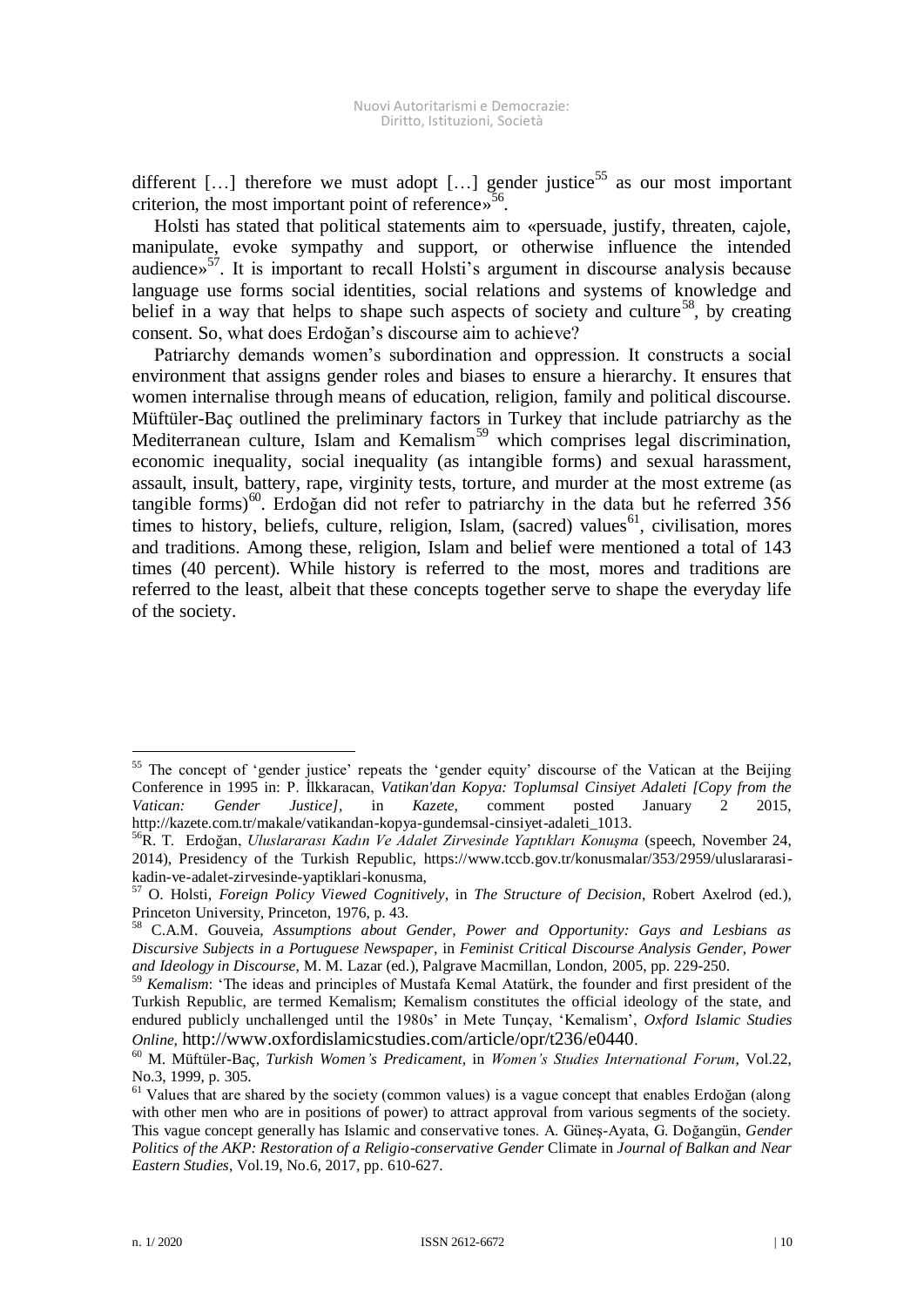

#### Nuovi Autoritarismi e Democrazie: Diritto, Istituzioni, Società

# **Chart 1. Covert Patriarchy**

Such discursive utilisation reproduces the dominant patriarchal understanding of gender relations. These concepts reproduce norms and expectations of patriarchy in a social environment which misogyny depends on. In other words, Erdoğan utilises language to strengthen patriarchy. Gender, power and patriarchy are socially constructed $62$  and when these concepts are frequently reproduced they reshape the relations between individuals, as a part of the processes of cultural and historical reproduction<sup>63</sup>. This is palpable in how Erdoğan uses women as an instrument to create historical and cultural boundaries to separate the Turkish society from other societies. It can be illustrated briefly by Erdoğan's declaration that women are in the trust of men on behalf of god. He claims that this depicts the importance given to being a woman, and that this is dignifying for women $64$ .

Erdoğan's "complementarity" approach originates from gender binary, i.e. humankind can be divided into precisely two sexes, which is also a precondition for heteronormativity and an inherent part of many cultural systems:

<sup>62</sup> M.M. Lazar, *Politicizing Gender in Discourse*, cit.

<sup>63</sup> C.A.M. Gouveia, *Assumptions about Gender, Power and Opportunity*, cit.

<sup>64</sup> R. T. Erdoğan, *Dördüncü Muhtarlar Toplantısı'nda Yaptıkları Konuşma* (speech, March 10, 2015), Presidency of Turkish Republic*,* https://www.tccb.gov.tr/konusmalar/353/29791/dorduncu-muhtarlartoplantisinda-yaptiklari-konusma.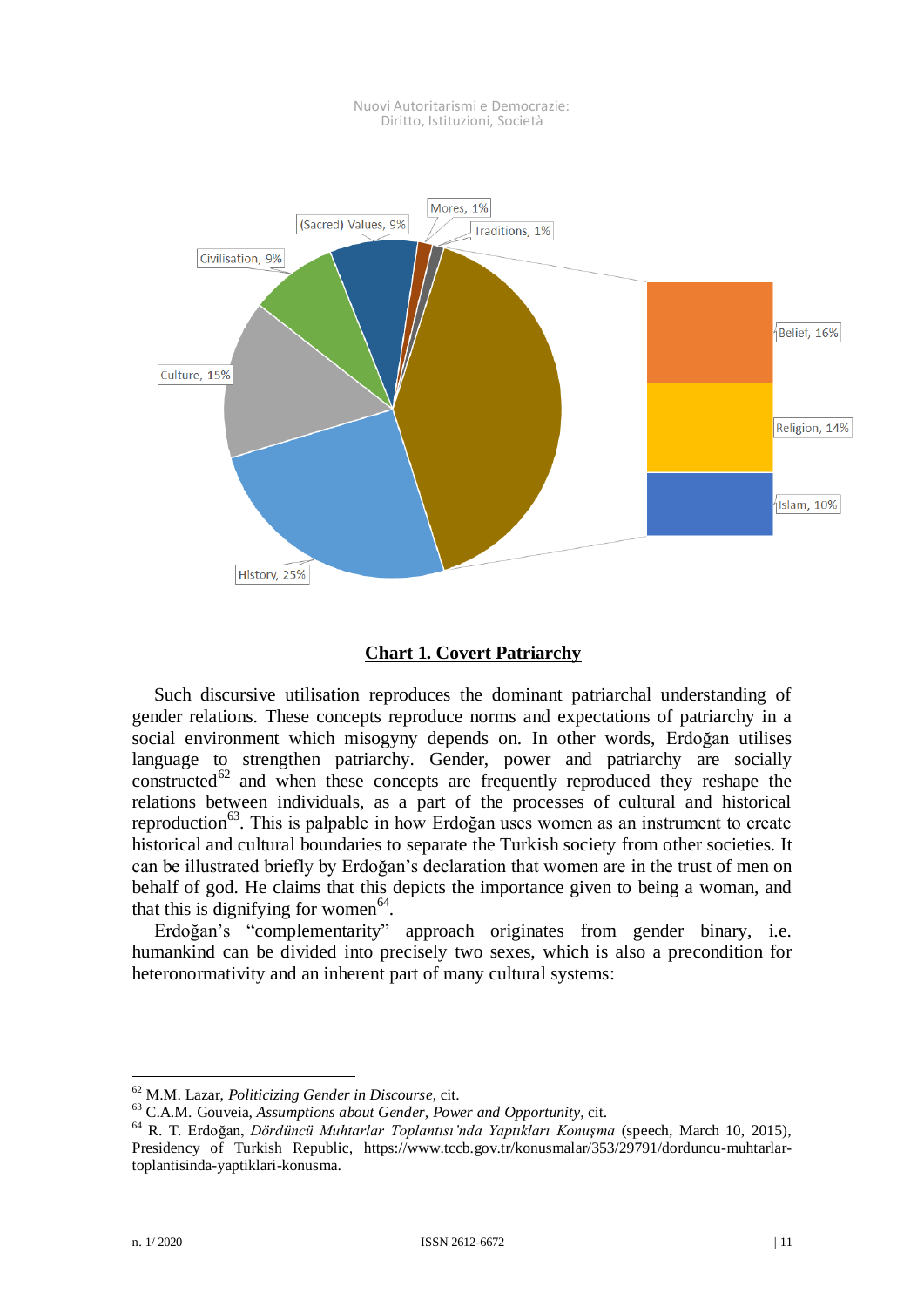«Even though they [women and men] come from different *fıtrat*, they are integral parts of the same piece» 65 .

«Once you remove one part, the other is not a half  $-$  it vanishes, that is how God created us, in a balance» 66 .

Very often, he has stated that women and men are two sides of a medallion.<sup>67</sup> Interestingly, Erdoğan's discourse on complementarity rejects sexism, however, the way he structures his discourse unfortunately does not reveal who the sexists are. The grammatical structure of Turkish permits null subjects, which means clauses can lack explicit subjects via adding plural suffixes (*-ler, -lar*) to verbs to create null subjects as in *bakanlar* (ones who look) and *söyleyenler* (ones who say).

Erdoğan has claimed that he is against any kind of sexism, that sexist approaches do not comply with the values, history, and dynamics of social life in Turkey<sup>68</sup>. His approach to feminism and the fact that feminism rejects his complementarity approach could provide one possible explanation to whom Erdoğan refers. Feminists are sexists because they separate human beings as women and men as the quotes below suggest:

«God created us as humans, the most honourable creature; all differences are beyond this line, below this. When you sort any difference above all, particularly sex, problems arise. Neither our belief, our culture nor our history would allow this»<sup>69</sup>.

«Women and men are […] complementary […]. The ones who evaluate women and men only with a sexist approach, they miss the fact that they are human»<sup>70</sup>.

«We will never stop working to change the approach of those who look at women and men through sexist glasses, the ones who forget that they are humans firsts<sup>71</sup>.

«The human being is the most honourable creature [...]. Any assault against women is against all humankind. With every femicide, all humankind is slaughtered. The ones who do not approach this issue through this point, have surrendered their mind to sexism»<sup>72</sup>.

-

<sup>65</sup> R. T. Erdoğan, *HAK-İŞ Dünya Kadın Günü Programında Yaptıkları Konuşma* (speech, March 7, 2018), Presidency of the Turkish Republic, https://www.tccb.gov.tr/konusmalar/353/91665/hak-is-dunya-kadingunu-programinda-yaptiklari-konusma.

<sup>66</sup> R.T. Erdoğan, *Dördüncü Muhtarlar Toplantısı'nda Yaptıkları Konuşma* (speech, March 10, 2015).

<sup>67</sup> Recep Tayyip Erdoğan, 'Dünya Kadınlar Günü Mesajı', (press release, March 7, 2018), Presidency of the Turkish Republic, https://www.tccb.gov.tr/basin-aciklamalari/365/91660/dunyakadinlar-gunu-mesaji; R.T. Erdoğan, *Dünya Kadınlar Günü Mesajı*, (press release, March 7, 2019), Presidency of the Turkish Republic, https://www.tccb.gov.tr/basinaciklamalari/365/102317/dunya-kadinlar-gunu-mesaji.

<sup>68</sup> R.T. Erdoğan, *Dünya Kadınlar Günü Mesajı*, (press release, March 7, 2018).

<sup>69</sup> R.T. Erdoğan, *Dördüncü Muhtarlar Toplantısı'nda Yaptıkları Konuşm* (speech, March 10, 2015).

<sup>70</sup> R.T. Erdoğan, *8 Mart Dünya Kadınlar Günü Resepsiyonu'nda Yaptıkları Konuşma*, (speech, March 8, 2016), Presidency of the Turkish Republic, https://www.tccb.gov.tr/konusmalar/353/40095/8-martdunya-kadinlar-gunu-resepsiyonunda-yaptiklari-konusma.

<sup>71</sup> R.T. Erdoğan, *Dünya Kadınlar Günü Mesajı*, (press release, March 7, 2019).

<sup>72</sup> R.T. Erdoğan, *Dünya Kadınlar Günü Buluşması'nda Yaptıkları Konuşma*, (speech, March 8, 2015), Presidency of the Turkish Republic, https://www.tccb.gov.tr/konusmalar/353/29790/dunya-kadinlargunu-bulusmasinda-yaptiklari-konusma.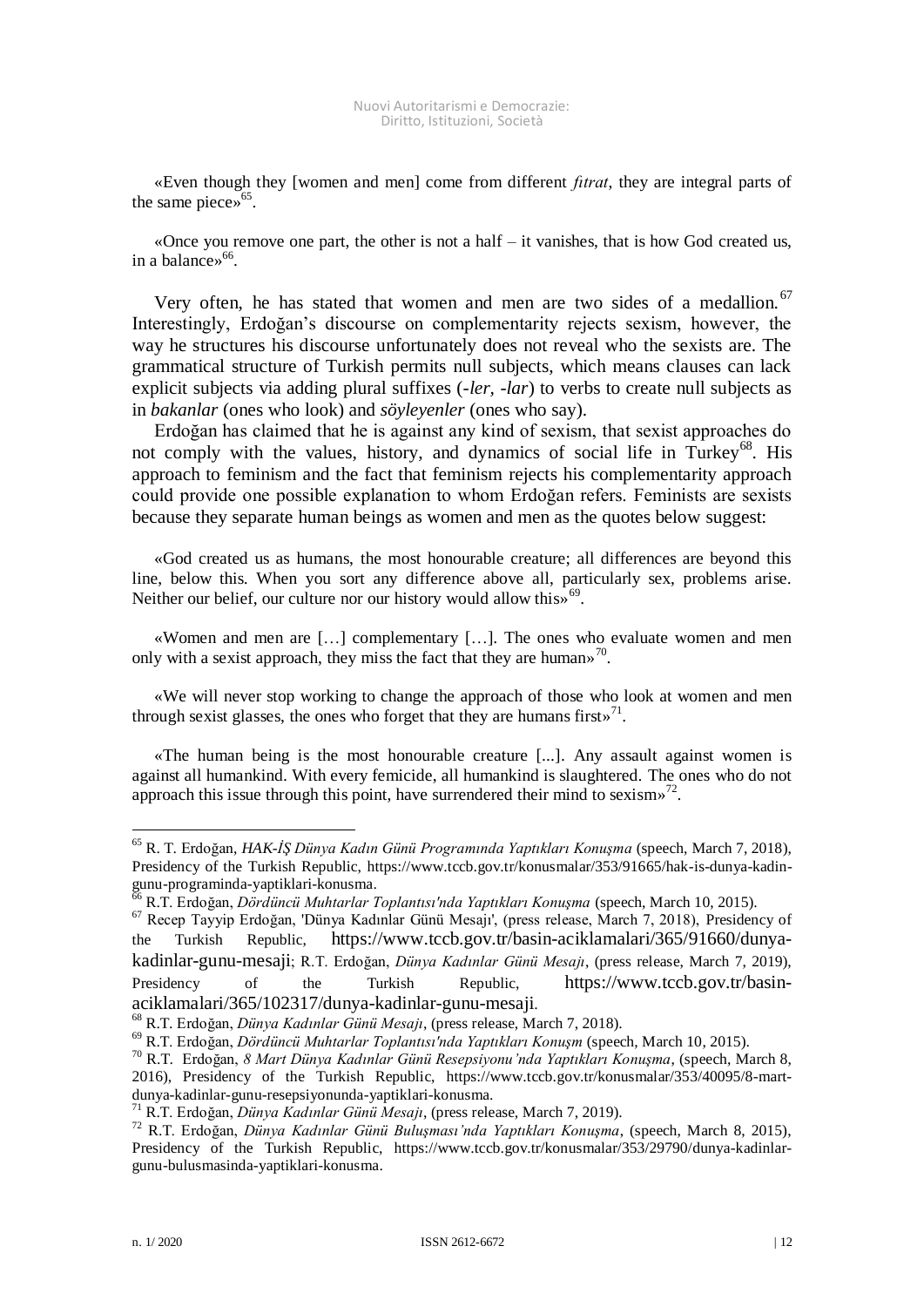Erdoğan has rejected the argument that VAW is a systematic problem that stems from patriarchy. Instead, he believes that VAW is an individual problem of psychopaths or perverts<sup>73</sup>. He has also emphasised that a real Muslim person would not engage in  $VAW<sup>74</sup>$ . Erdoğan believes that the aforementioned concepts like history and civilisation have no contribution to VAW at all. On the contrary, these concepts provide the answer: respecting women. He believes that history, civilisation, religion, etc. bring about respect to women and that is the solution for VAW. Moreover, his imputative discourse accuses the people who see traces of VAW in these concepts as trying to vilify the nation's values and beliefs<sup>75</sup>. His understanding is in line with the standard definition of misogyny that views misogyny as a matter of the psychology of men<sup>76</sup>. However, neither VAW nor misogyny is a psychological phenomenon. They are about social norms, patriarchal oppression and expectations, which are very present in Turkish society.

In addition, Erdoğan has denied that there is gender discrimination in Turkey<sup>77</sup>. He defends *fıtrat*, complementarity and gender justice while continuing to glorify culture, values, religion and civilisation. He has accused gender equality efforts as «torn from the reality» of the country, stressing that gender justice is the necessary approach for family (and women's) issues<sup>78</sup>.

It is interesting to observe Erdoğan's rejection of gender equality, and the frequency of his references to concepts like history and culture in order to form a different understanding of women's rights, i.e. humanising women. However, as discussed earlier, humanising women creates no progress for women's rights and agency. Rather, it means acceptance of 'hers-to-give' capacities at the state level. The alarming number of femicides portrays the point that his approach does not yield any progress<sup>79</sup>. Besides, his discourse on women's rights excludes feminism; he intentionally avoids saying women's rights, and focuses merely on the human status of women:

«I salute your fight to use your rights that derive from your status as a human being. In our civilisation, our belief, our culture, people are not dealt with according to their sex but their status as human beings because with us, humans are the most honourable creatures…There is no need for anything else to protect women when women are approached as human beings»<sup>80</sup>.

<sup>73</sup> R.T. Erdoğan, *HAK-İŞ Dünya Kadın Günü Programında Yaptıkları Konuşma* (speech, March 7, 2018). <sup>74</sup> R.T. Erdoğan, *Uluslararası Kadın Ve Adalet Zirvesinde Yaptıkları Konuşma* (speech, November 24, 2014).

<sup>75</sup> R.T. Erdoğan, *HAK-İŞ Dünya Kadın Günü Programında Yaptıkları Konuşma* (speech, March 7, 2018). <sup>76</sup> K. Manne, *Down Girl the Logic of Misogyny*, cit., p.32.

<sup>77</sup> R.T. Erdoğan, *Cumhurbaşkanı Sayın Recep Tayyip Erdoğan'ın III. Uluslararası Kadın ve Adalet Zirvesi Açılış Konuşması*, (speech, November 23, 2018), *KADEM,* http://kadem.org.tr/cumhurbaskanisayin-recep-tayyip-erdoganin-iii-uluslararasi-kadin-ve-adalet-zirvesi-acilis-konusmasi/.

 $\frac{78}{79}$ *Ibidem.*<br>BIA. independent communication network, monitors male violence in Turkey, [http://bianet.org/english/gender/134394-bianet-is-monitoring-male-violence.](http://bianet.org/english/gender/134394-bianet-is-monitoring-male-violence)

<sup>80</sup> R.T. Erdoğan, *HAK-İŞ 5. Uluslararası Kadın Emeği Buluşması'nda Yaptıkları Konuşma*, (speech, March 7, 2016), Presidency of the Turkish Republic, https://www.tccb.gov.tr/konusmalar/353/40060/hakis-5-uluslararasi-kadin-emegi-bulusmasinda-yaptiklari-konusma.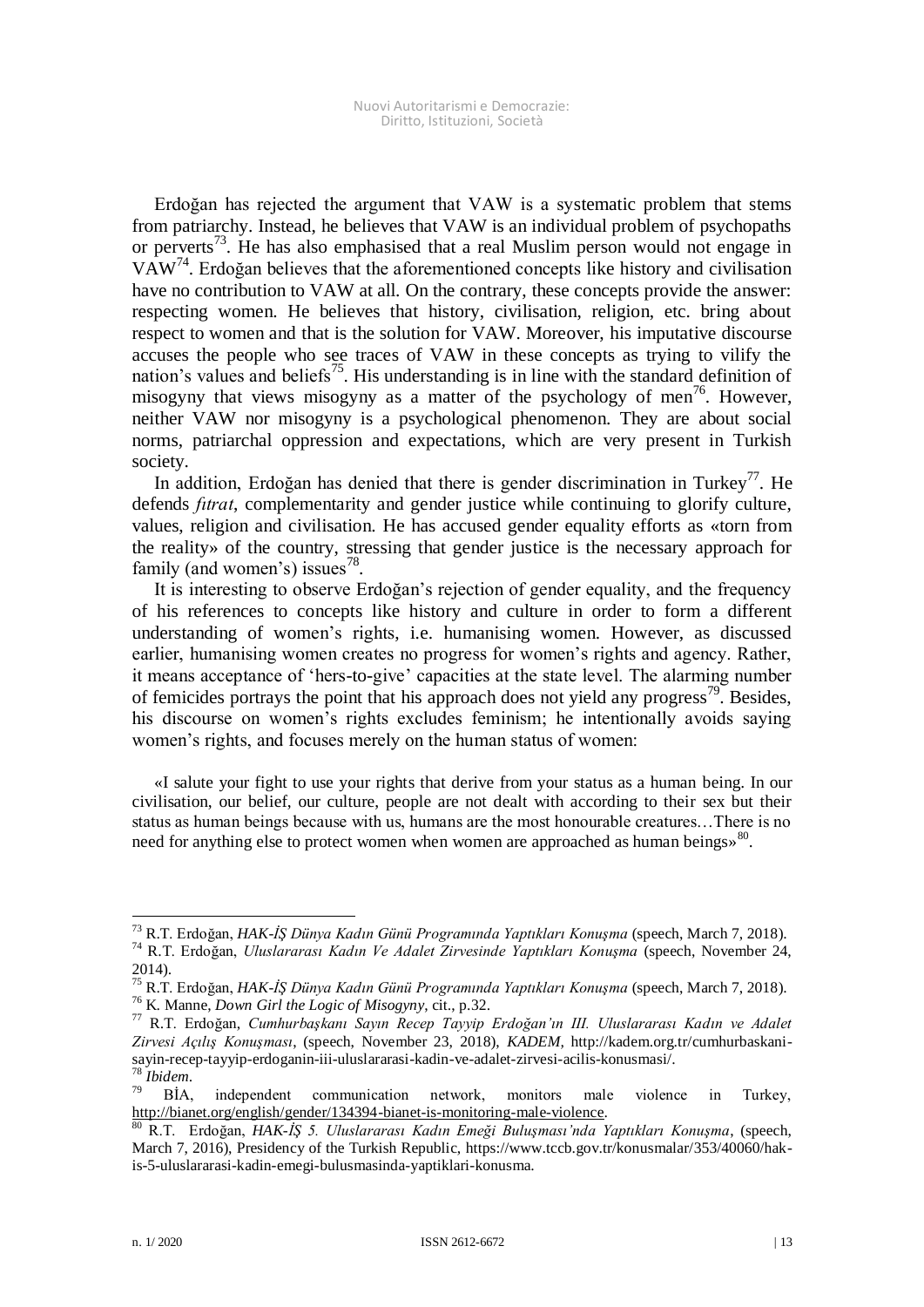Erdoğan has insisted that women are humans and that once they are treated as humans, gender justice will be achieved. He has frequently underlined women's humanity whilst at the same time stressing that men's and men's *fıtrat* are different; therefore, they are not, and cannot be, equal. In contrast to popular views on misogyny, which sees women as sub-human, non-persons or things, misogyny in effect considers women as humans but « all too human<sup>§81</sup>. So, what does this concept of *fitrat* involve for women? They are "human givers"*.* Women are socially positioned to owe their human capacities which are defined by feminine-coded human goods and services to men, the latter who are entitled to receive these goods.

Erdoğan has often highlighted that respecting women is part of the values, traditions and history of Turkey<sup>82</sup> and praises motherhood as the highest possible rank for a woman<sup>83</sup>. Even though he does not define what he means by respect, in his speeches he generally refers to women in terms of responsibilities, whether family, domestic work, motherhood, or as the first teacher of children<sup>84</sup>. There is no reference to women's agency or individuality in his speeches which ultimately feed a misogynistic social environment: «Women to be in the trust of men on behalf of god»<sup>85</sup>; «Our women that always have a special place in our hearts; that are the essential pillar of structure of our family and society»<sup>86</sup>; «All women who instil hope in humankind with their selfsacrifice, their love»<sup>87</sup>.

Furthermore, Erdoğan has constructed the discourse on appropriate womanhood in a way that embraces propriety and subordination. Such a role for women is in line with Manne's theory that recognises misogyny in terms of what it does to women. As the law enforcement branch of patriarchy, misogyny's function is to police and enforce its governing ideology<sup>88</sup>. Correspondingly, Erdoğan's discourse brings about the norms and expectations of patriarchy from women; his discourse on appropriate womanhood enforces the norms and expectations of patriarchy upon which misogyny in a social

<sup>81</sup> K. Manne, *Down Girl the Logic of Misogyny*, cit., p.169.

<sup>82</sup> R.T. Erdoğan, *Dünya Kadınlar Günü Mesajı*, (press release, March 7, 2019).

<sup>83</sup> R.T. Erdoğan, *Uluslararası Kadın Ve Adalet Zirvesinde Yaptıkları Konuşma* (speech, November 24, 2014); R.T. Erdoğan, *Gaziantep Toplu Açılış ve Temel Atma Töreninde Yaptıkları Konuşma*, (speech March 7, 2015), Presidency of the Turkish Republic, https://www.tccb.gov.tr/konusmalar/353/32700/gaziantep-toplu-acilis-ve-temel-atma-toreninde-

yaptiklari-konusma; R.T. Erdoğan, *8 Mart Dünya Kadınlar Günü Resepsiyonu'nda Yaptıkları Konuşma*, (speech, March 8, 2016). Besides, again in 2016, Erdoğan said that a woman who rejects motherhood, who refrains from being around the house, however successful her working life is, is deficient, and is incomplete. https://www.theguardian.com/world/2016/jun/06/turkish-president-Erdoğan-childlesswomen-deficient-incomplete.

<sup>84</sup> R.T. Erdoğan*, HAK-İŞ 5. Uluslararası Kadın Emeği Buluşması'nda Yaptıkları Konuşma*, (speech, March 7, 2016); R.T. Erdoğan, *8 Mart Dünya Kadınlar Günü Resepsiyonu'nda Yaptıkları Konuşma*, (speech, March 8, 2016); R.T. Erdoğan, *Anneler Günü Mesajı*, (press release, May 12, 2018), Presidency of the Turkish Republic, https://www. https://www.tccb.gov.tr/basin-aciklamalari/365/93922/annelergunu-mesaji.

<sup>85</sup> R.T. Erdoğan, *Gaziantep Toplu Açılış ve Temel Atma Töreninde Yaptıkları Konuşma*, (speech March 7, 2015).

<sup>86</sup> R.T. Erdoğan, *Dünya Kadınlar Günü Mesajı*, (press release, March 8, 2015), Presidency of the Turkish Republic, https://www.tccb.gov.tr/basin-aciklamalari/365/29634/dunya-kadinlar-gunu-mesaji.

<sup>87</sup> R.T. Erdoğan, *Dünya Kadınlar Günü Mesajı*, (press release, March 7, 2017), Presidency of the Turkish Republic, https://www.tccb.gov.tr/basin-aciklamalari/365/72232/dunya-kadinlar-gunu-mesaji.

<sup>88</sup> K. Manne, *Down Girl the Logic of Misogyny*, cit.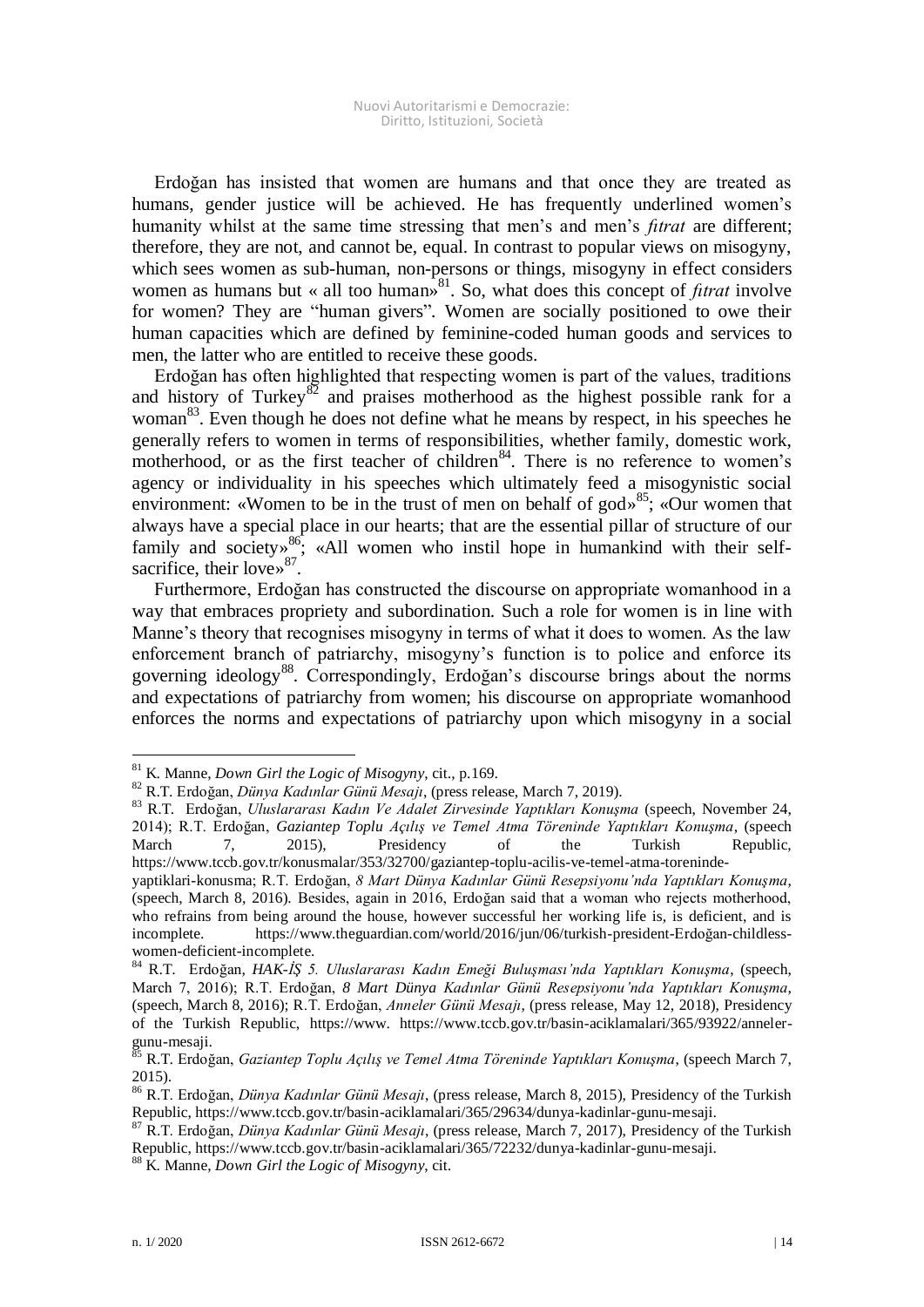environment is metaphysically dependent<sup>89</sup>. Moreover, such heteronormativity and expectation of family as the heterosexual union of women and men, restricts the very small space that the LGBT+ community has in Turkey. In such a misogynistic social environment, women are expected of "hers-to-give"<sup>90</sup> capacities, i.e. feminine-coded goods and services, are highly detectable in Erdoğan's discourse:

«Women of Anatolia are like soil; they are stoic, maker, constructive, and always survivors. [...] She knows how to feed her family and raise her children in harsh conditions, she works tooth and nail and produces. She instils us with hope»<sup>91</sup>.

«A woman knows that she has to bring food to the table in any conditions and acts accordingly. She hides the distress she suffers, and protects her family, keeps her family together»<sup>92</sup>.

«Humankind would not survive if it weren't for you, your self-sacrifice, your attention, affection, efforts, fights. Therefore, I salute all stoic women of Anatolia and Thrace»<sup>93</sup>.

Of course, there are women who do not comply with Erdoğan's appropriate womanhood. They demand *his-for-the-taking* that women are prohibited from. They violate their "place"; they disobey patriarchy. Such women are likely to be labelled as «greedy, corrupt, illicitly entitled, and out of order» <sup>94</sup>. However, misogyny ensures women stick to their assigned patriarchal roles; women's tasks are not only performing emotional, social, domestic, sexual, and reproductive labour – they must do so in a loving and caring manner or enthusiastic spirit, patriarchal norms and expectations have to operate on the down-low.<sup>95</sup> Erdoğan usually underlines that women have supported him since the early days of his political career, during his candidacy for mayor of Istanbul in the  $1990s^{96}$ :

«Since my candidacy for the major of Beyoğlu District in 1989, any area in politics that I took responsibility, I walked the path with our women. During my days as mayor in Istanbul metropolitan municipality, our women were at the forefront of social events […]. I thank my lady siblings who were there for me in every struggle I had, who have supported my every

<sup>89</sup> *Idem*, p. 67.

<sup>90</sup> K. Manne, *Down Girl the Logic of Misogyny*, cit., p. 130.

<sup>91</sup> R.T. Erdoğan, *'Aynı Gök Kubbe Altında Gönül Dilimiz' Adlı 8 Mart Dünya Kadınlar Günü Buluşmasında Yaptıkları Konuşma*, (speech, March 8, 2019), Presidency of the Turkish Republic, https://www.tccb.gov.tr/konusmalar/353/102426/-ayni-gok-kubbe-altinda-gonul-dilimiz-adli-8-martdunya-kadinlar-gunu-bulusmasinda-yaptiklari-konusma.

<sup>92</sup> R.T. Erdoğan, *Aynı Gök Kubbe Altında Gönül Dilimiz*, (speech, March 8, 2019).

<sup>93</sup> R.T. Erdoğan, *8 Mart Dünya Kadınlar Günü Resepsiyonu'nda Yaptıkları Konuşma*, (speech, March 8, 2016).

<sup>94</sup> K. Manne, *Down Girl the Logic of Misogyny*, cit., p.132. Manne analyses misogynistic speeches about Julia Gillard, then prime minister of Australia in 2012, and the misogynistic smearing of Hillary Clinton during her campaign for presidency in 2016.

<sup>95</sup> *Idem*, p. 46.

<sup>96</sup> R.T. Erdoğan, *Dünya Kadınlar Günü Buluşması'nda Yaptıkları Konuşma*, (speech, March 8, 2015); R.T. Erdoğan, *Aynı Gök Kubbe Altında Gönül Dilimiz*, (speech, March 8, 2019).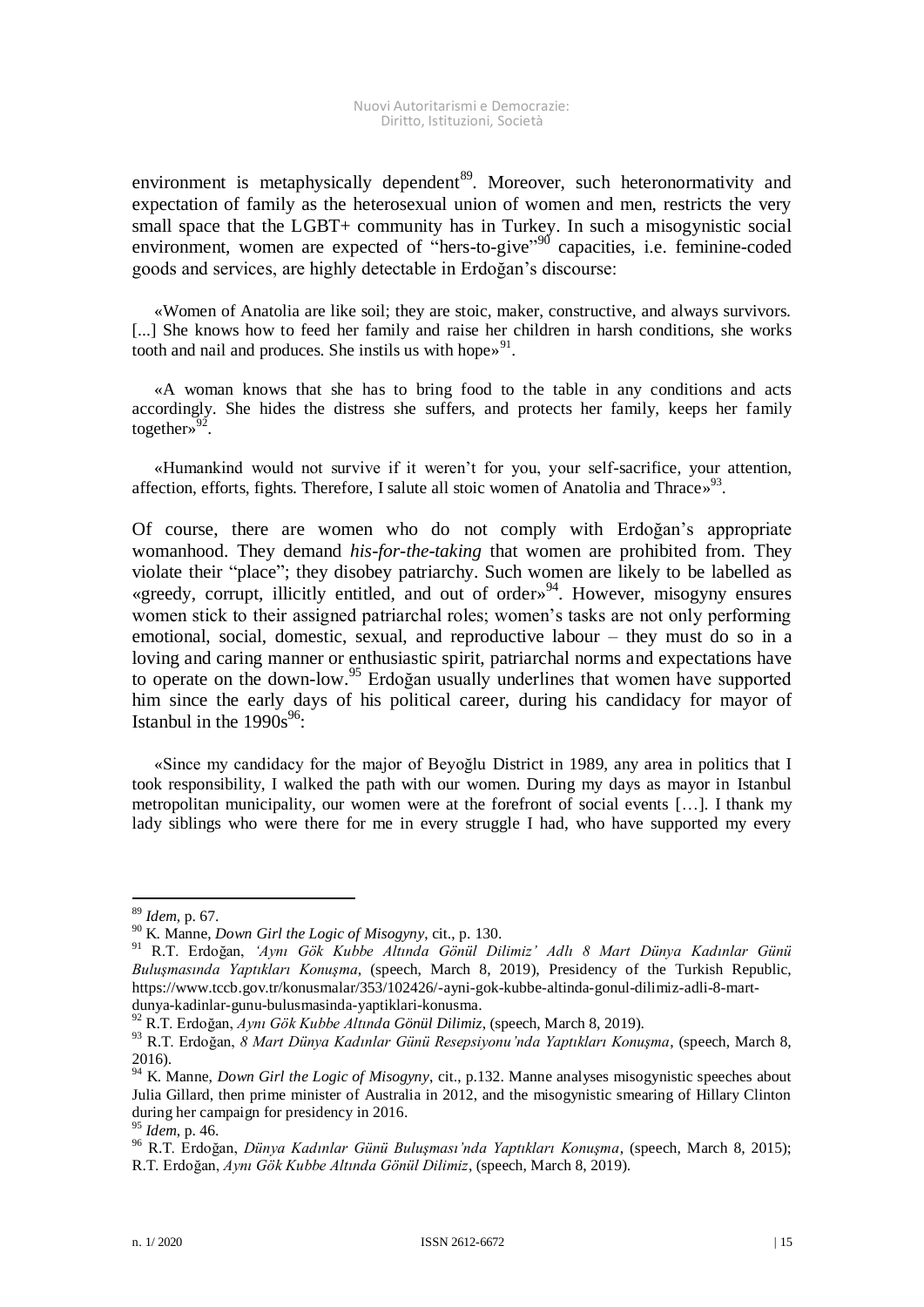achievement for approximately 40 years […]. Like in that saying 'it needs a woman's touch', Tayyip Erdoğan has survived until these days thanks to women's touch»<sup>97</sup>.

But this raises the question of what role did these women play? Were they politicians involved in decision-making? Did we see an increase in the number of women politicians in the AKP? In their earlier work, Günes Ayata and Tütüncü revealed that women in the AKP had very little impact on increasing representation, or changing the rhetoric and programme, as well as not being close to positions of power within the organisational structure<sup>98</sup>.

Following the general election in November 2017, the AKP had only 34 women out of its 316 parliamentarians, accounting for just 10.76 percent<sup>99</sup>. Erdoğan has claimed that the AKP has  $4.5$  million women members<sup>100</sup> in its women's branch, but what do they do? Do they have any authority in the AKP? As women are human givers of moral support and attention, not recipients<sup>101</sup>, women in the AKP are also responsible for providing support, affection, admiration, and sympathy - especially before elections:

«My lady siblings, I have a request. The election on March  $31<sup>st</sup>$  is crucial. I want my lady siblings to get in every house until the election day…Ladies, are you ready to get in each and every house and reach every heart? […] My lady siblings, are you going to help the AKP that has always been there for you to break a record in the election?»  $102$ .

## **4.2** *Alienating feminism, othering feminists*

According to Young, discourse is both constituted by, and ensures the reproduction of, the social system through forms of selection, exclusion and domination<sup>103</sup>. If we look at how Erdoğan uses forms of selection, exclusion and domination in his discourse on othering women, we see that misogyny joins forces with these forms. Manne explains that misogyny works via regular social-norm enforcement mechanisms, moralism, and other negative character-level generalisations, hierarchical social moves, and similar $104$ .

Othering in Erdoğan's discourse not only comprises women but any (hypothetical or real) opposition because of the grammatical structure of the Turkish language, because he chooses to use subjects in the form of pronouns in his discourse. Göksel and Kerslake define pronouns as expressions that are used to refer to people, things or states or affairs that have been previously mentioned, whose referents are obvious from the context or whose content is only partially specified<sup>105</sup>. However, the way Erdoğan structures his discourse does not allow for identifying the referents of pronouns. Since these pronouns are generally used in negative connotation to accuse or alienate, it is

<sup>97</sup> R.T. Erdoğan, *Aynı Gök Kubbe Altında Gönül Dilimiz*, (speech, March 8, 2019).

<sup>98</sup> A. Günes Ayata, F. Tütüncü, *Party Politics of the AKP (2002–2007)*, cit., p. 384.

<sup>&</sup>lt;sup>99</sup> KA.DER Association (for the Support and Training of Women Candidates), Statistics on Women, *KA.DER 2017,* http://ka-der.org.tr/wp-content/uploads/2017/12/kad%C4%B1n-istatistikleri-2017.pdf.

<sup>100</sup> R.T. Erdoğan, *Aynı Gök Kubbe Altında Gönül Dilimiz*, (speech, March 8, 2019).

<sup>101</sup> K. Manne, *Down Girl the Logic of Misogyny*, cit., p. 304.

<sup>102</sup> R.T. Erdoğan, *Aynı Gök Kubbe Altında Gönül Dilimiz*, (speech, March 8, 2019).

<sup>&</sup>lt;sup>103</sup> R. Young, *Untying the text: a post-structural anthology*, Routledge & Kegan Paul, Boston, 1981.

<sup>104</sup> K. Manne, *Down Girl the Logic of Misogyny*, cit., p. 68-9.

<sup>105</sup> A. Göksel, C. Kerslake, *Turkish: A Comprehensive Grammar*, cit., p. 230.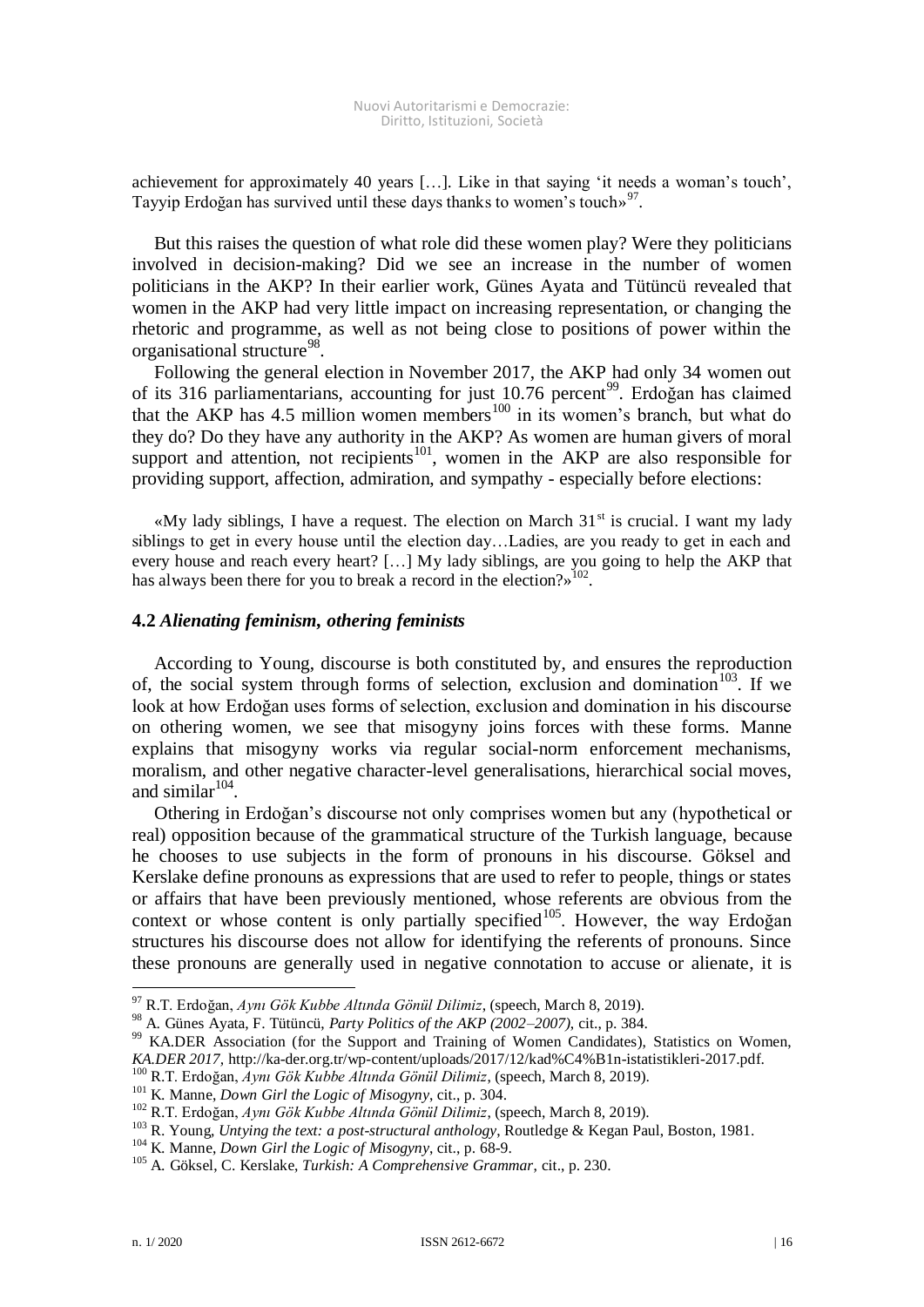reasonable to consider that this is why he does not refer directly to the people he means, i.e. whoever does not agree with his politics on the matters of the speech. To clarify, he regularly uses simple personal pronouns like: they (*onlar*) and someone (*birisi*); demonstrative pronouns (deriving from demonstrative determiners) such as these/those [people] (*bunlar*/*onlar*); pronominalised determiners as subjects like some of them/some people (*bazıları*); a noun phrase containing a quantifier: several (circles) (*birtakım çevreler*); and impersonal pronouns which can be negative, positive or interrogative ones (*kimse*). Occasionally he refers to feminists, media, opposition, and to Europe, the EU or the West directly (which is not in terms of geography but as pronouns with negative connotation in anti-Western discourse).



**Chart 2. 'Othering' in Discourse**

The analysis reveals a pattern of anti-Western and anti-feminist discourse in Erdoğan's discourse. Initially, he mentions women living in Turkey before moving to women in conflict zones (Syria, Palestine), and he justifies Turkish army operations through a discourse on supporting «the oppressed» (including women). Then he underlines the numbers of refugees in Turkey and how the West does not care. Through an accusing discourse, Erdoğan also claims that feminists in the West are not concerned with women in conflict zones, and blames them as ignorant people, ergo, they are not actual women's rights defenders:

«There is no point for the ones who are deaf to their pain and tears to discuss women's rights, human rights […]. We know that those people are not actually bothered with women, children, victims or the oppressed. Their trouble is something else. We cannot look at this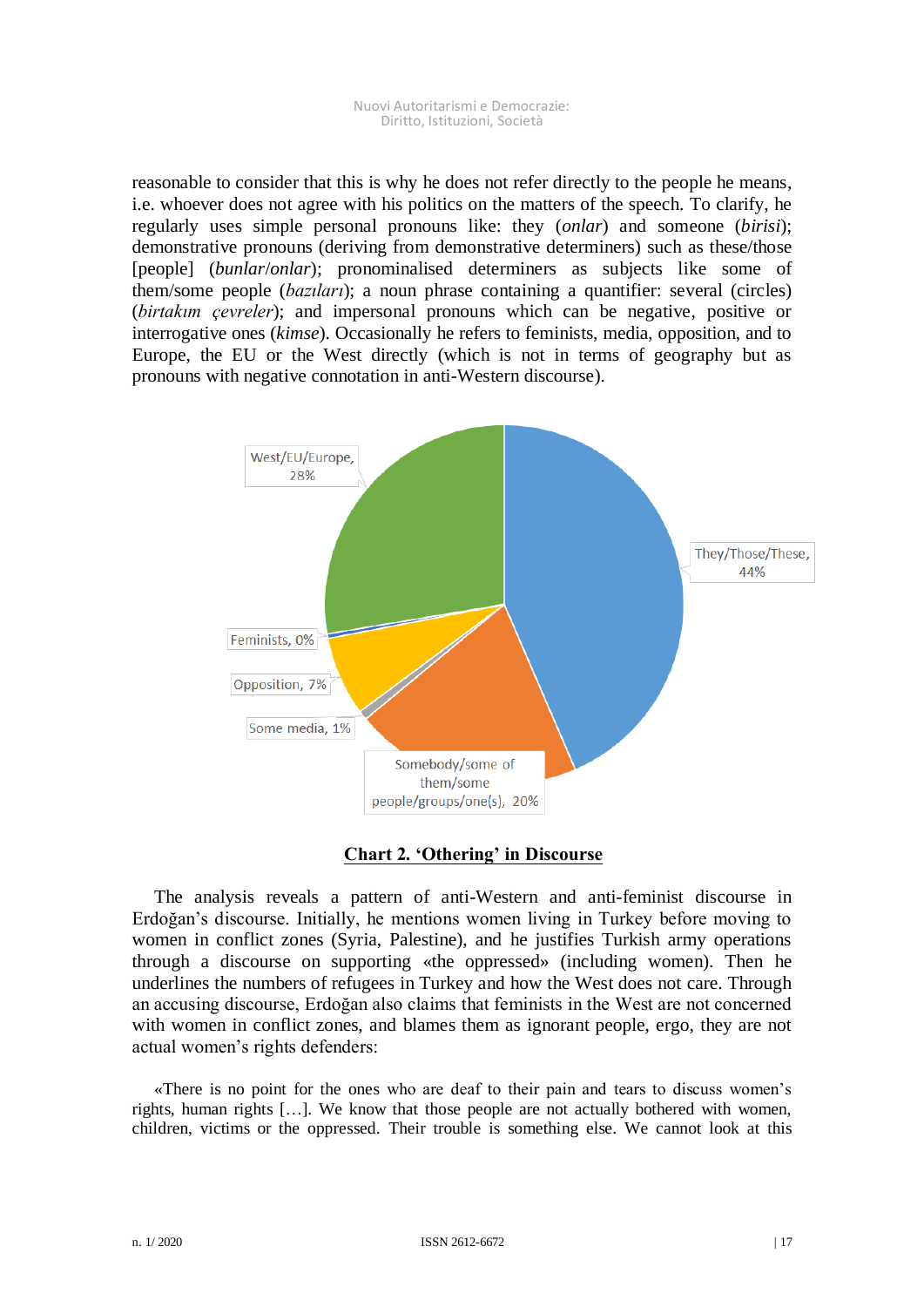matter like they do or behave like they do. Our belief and history would not allow such coarseness, unjustness, immorality»<sup>106</sup>.

«We witnessed the crocodile tears shed after tens of thousands of women and children were lost in dark Mediterranean waters. How could we believe that those who do not weep in sincere settings are advocates of women's rights? Can they be advocates of women's rights? They are just showpeople; they are absolutely not advocates for women's rights. Isn't calling for women's rights a great lie of those who do not mention the women who were the main victims of the tragedies in the Balkans, in the Caucasus in the last quarter century?»  $107$ .

Modernisation (Europeanisation or Westernisation) had been the main agenda of the Turkish Republic since its creation in 1923. However, Erdoğan has been utilising a discourse on "New Turkey"<sup>108</sup> that estranges from Western values and democracy. He insists that gender equality, as a western concept, causes a new kind of slavery for women:

«You cannot achieve any result if you try to cover our society with a different culture's perception of women»<sup>109</sup>.

«I believe that women, before anyone else, will oppose an understanding under the name of 'equality' that exposes women to any kind of exploitation and abuse»<sup>110</sup>.

«We put up this fight for our women because they deserve a life worthy of their human character, not a modern order of slavery that leads them to a new [kind] of slavery under the name of being liberated»<sup>111</sup>.

«We see that several circles persistently annihilate whatever makes women 'women' – their differences, beauties, privileges – in the name of so-called emancipation [...]. This dark mentality that brings whatever is foreign to this land and offers it as womanhood; that which humiliates women's beliefs and appearances is the enemy of women... What they understand of liberating women is making women slaves to their ideology, their world. The ones who call freedom the act of tearing women from women's families, neighbourhood, society, values, render women unguarded so that they can exploit women's labour and body, and [they] aim for our next generations»<sup>112</sup>.

<sup>106</sup> R.T. Erdoğan, *HAK-İŞ 5. Uluslararası Kadın Emeği Buluşması'nda Yaptıkları Konuşma*, (speech, March 7, 2016).

<sup>107</sup> R.T. Erdoğan, *HAK-İŞ Dünya Kadın Günü Programında Yaptıkları Konuşma* (speech, March 7, 2018).

<sup>&</sup>lt;sup>108</sup> "New Turkey" is a slogan used by Erdoğan and the AKP to imply a break with the secularist traditions of the Republic, referring to their social and political order being maintained by a new set of norms and values. D. Cindoglu, D. Unal, *Gender and Sexuality*, cit.

<sup>109</sup> R.T. Erdoğan, *Yükseköğretim Kurulu'nu Ziyaretinde Rektörlere Hitaben Yaptıkları Konuşma* (speech, March 11, 2015), Presidency of the Turkish Republic, https://www.tccb.gov.tr/konusmalar/353/29792/yuksekogretim-kurulunu-ziyaretinde-rektorlere-hitabenyaptiklari-konusma.

<sup>110</sup> R.T. Erdoğan, *HAK-İŞ 5. Uluslararası Kadın Emeği Buluşması'nda Yaptıkları Konuşma*, (speech, March 7, 2016).

<sup>111</sup> *Ibidem*.

<sup>112</sup> *Ibidem*.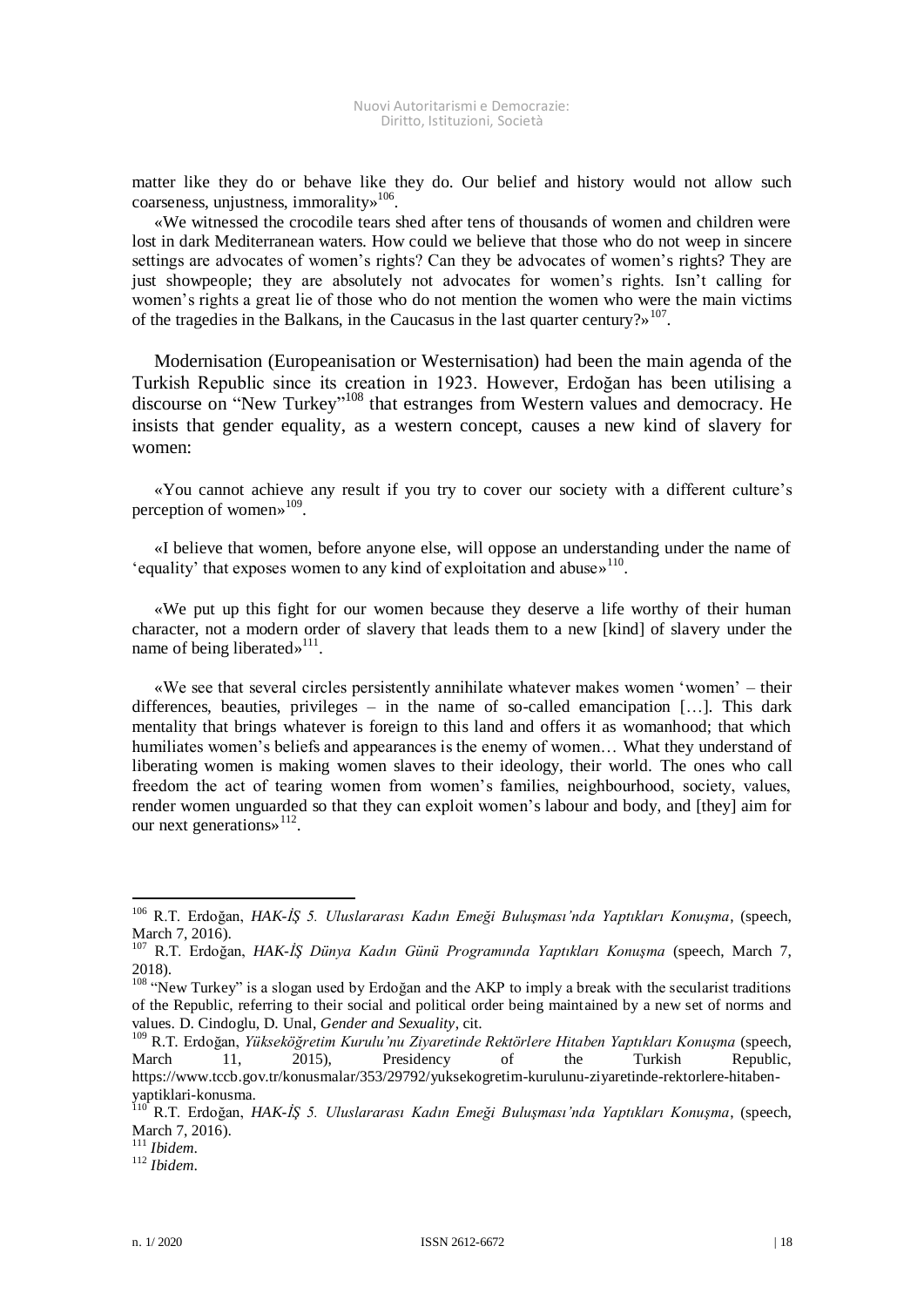Even though Erdoğan generally uses demonstrative pronouns and impersonal pronouns, here he implies West/Europe/EU. Besides, he accuses gender equality of being foreign to Turkey and the product of a dark mentality that exposes women to exploitation and abuse.

In summary, Erdoğan's discourse on women embraces women as humans, and focuses on *fıtrat*, gender justice and complementarity as the most appropriate means for his point of origin which are concepts like history, civilisation, and belief. Such discourse completely rejects equality, individuality and agency of women. It also dismisses feminist activism that accepts patriarchy is served by the very same concepts which Erdoğan defends. So, what happens to these women?

«Anyone who tries to justify VAW with our belief, culture, or traditions is fooling themselves. No one should dare to cover this violence using our sacred values. Likewise, no one should dare to attribute these wrongs to family institution under the name of 'defender of women's rights<sup>3113</sup>.

«We never pay attention to marginal [people] whose raison d'être is exploitation; whose goal is nothing but battling against the nation's and religion's values»<sup>114</sup>.

They are alienated. Even if Erdoğan claims that he defends all women's rights<sup>115</sup>, his discourse proves that he divides the fight of appropriate women and others, i.e., feminists who take equality as their point of origin and refuse to provide hers-to-give:

«Humankind has to give women their due value for its future's sake. The way we defend the oppressed against tyrants all around the world, we also defend those women who fight for justice, for their honour, dignity, and rights until the end»<sup>116</sup>.

«Our religion [Islam] has defined a position for women: Motherhood. Motherhood is something else, beyond everything, an unattainable position. Some can understand this, others cannot. You cannot explain this to feminists because they do not accept the concept of motherhood, that's their trouble. However, the ones who understand are plenty for us. We continue our journey with those  $\frac{117}{11}$ .

Misogyny is not against all women. Misogyny targets rule-breakers: if women deviate from patriarchal norms and expectations, they are punished. On the one hand, when women do not perform their task, or they ask for masculine-coded goods, women face subtly hostile, threatening, and punitive norm-enforcement mechanisms from life threatening violence to subtle social signals of disapproval $118$ . On the other hand, while

<sup>113</sup> R.T. Erdoğan, *Dünya Kadınlar Günü Buluşması'nda Yaptıkları Konuşma*, (speech, March 8, 2015).

<sup>114</sup> R.T. Erdoğan, *HAK-İŞ Dünya Kadın Günü Programında Yaptıkları Konuşma* (speech, March 7, 2018).

<sup>115</sup> R.T. Erdoğan, *Dünya Kadınlar Günü Buluşması'nda Yaptıkları Konuşma*, (speech, March 8, 2015).

<sup>116</sup> R.T. Erdoğan, *HAK-İŞ 5. Uluslararası Kadın Emeği Buluşması'nda Yaptıkları Konuşma*, (speech, March 7, 2016).

<sup>117</sup> R.T. Erdoğan, *Uluslararası Kadın Ve Adalet Zirvesinde Yaptıkları Konuşma* (speech, November 24, 2014).

<sup>118</sup> K. Manne, *Down Girl the Logic of Misogyny*, cit., p. 47.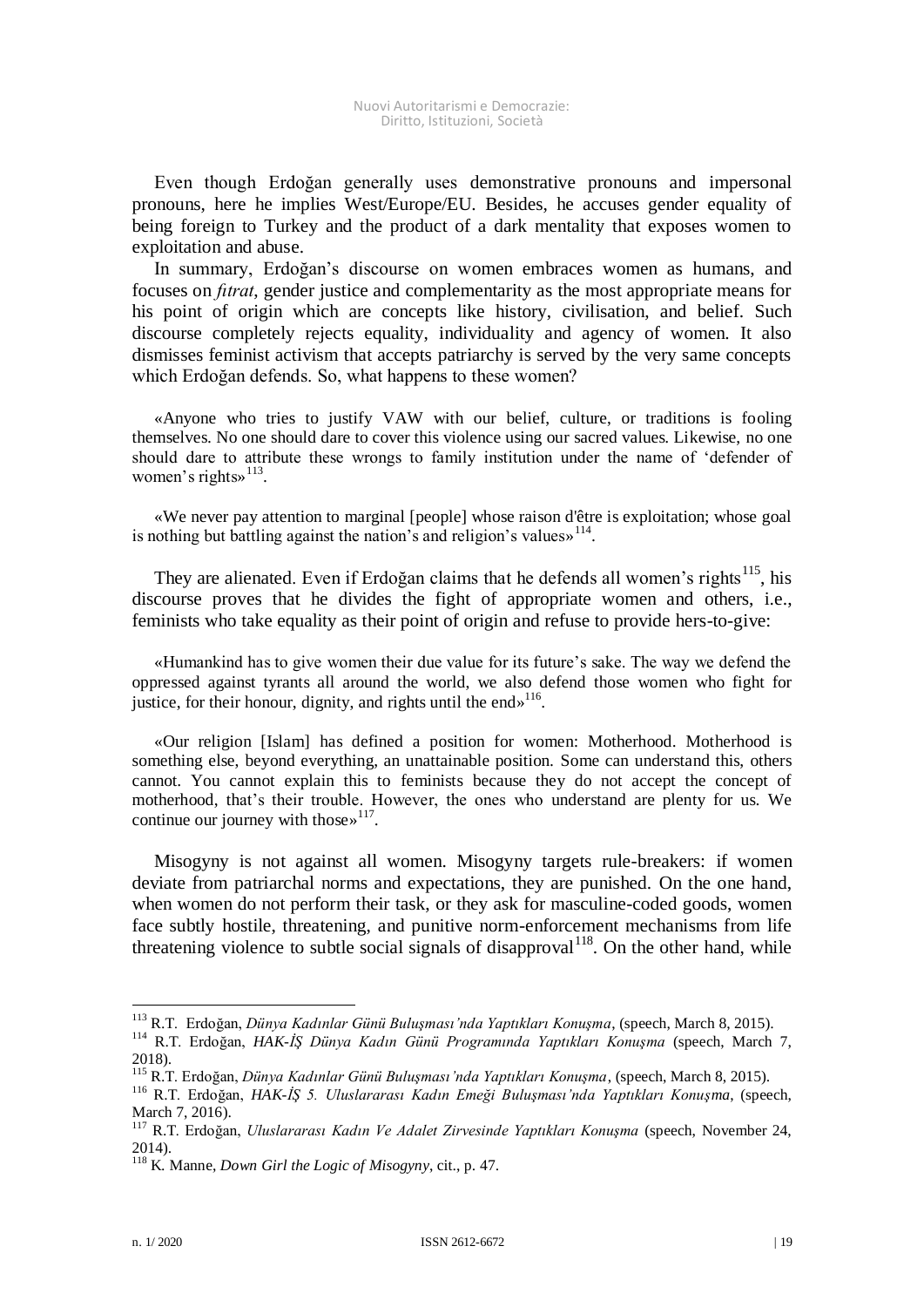women that disobey the patriarchy are punished, women who abide are rewarded $119$ . Hence, Erdoğan decides to continue his journey of ruling the country with these women only. When Erdoğan associates women with maternal functionality, and divides women as appropriate and not (i.e., marginal), women's NGOs often declare their discomfort<sup>120</sup> because his discourse feeds into the misogynistic social environment against women.

Manne defines an action as misogynistic inasmuch as it is a product of, and conductive to, a social environment's misogyny<sup>121</sup>, but how does Erdoğan's discourse on othering feminists reconcile with the misogynistic social environment? Because a social environment is misogynistic for a subset of women where they face «hostility of a kind that services to police and enforce gendered norms and expectations» within patriarchal order<sup>122</sup>. Manne's give/take model sheds light on what misogyny encompasses: various acts, from harm (verbal attacks to murder) to enforcement of practices in countless domains such as sex, motherhood, and man's proprietary spaces and positions $123$ . Furthermore, misogyny involves common hostile themes like revenge, blame, resentment, guilt, punishment, betrayal, mistrust, hierarchical jostling, and many forms of shaming, disgusted, and 'ousting' behaviour<sup>124</sup>. In Erdoğan's discourse on othering women, patterns are discernible; the good things that appropriate women do, the bad things other/feminist women do. In doing so, Erdoğan's othering discourse aggravates the misogynistic social environment in various forms especially against the inappropriate women who are «the enemies of the nation».

«All we have now is the nuclear family. Some people cannot even tolerate that, they pursue methods, means to detract children away from families immediately. We will never allow such sort of a calamity»<sup>125</sup>.

«Some people perseveringly depict our mothers, our women inaccurately. Separating womanhood from the skill of motherhood means taking away her biggest privilege, it means disregarding her natural role as a teacher. Sometimes I say 'have at least three children' and some people get uncomfortable. Do you know why they feel uncomfortable? Because they are the enemies of this nation; that is why  $126$ .

## **5.** *Conclusion*

Speech is a mechanism through which unjust hierarchies persevere and thrive<sup>127</sup> because language helps to reproduce and maintain existing social identities, social

<sup>119</sup> *Idem*, p. 72.

<sup>120</sup> R.T. Erdoğan, *Dördüncü Muhtarlar Toplantısı'nda Yaptıkları Konuşma* (speech, March 10, 2015).

<sup>121</sup> K. Manne, *Down Girl the Logic of Misogyny*, cit., p. 128.

<sup>122</sup> *Ibidem*.

<sup>123</sup> *Idem*, p. 129.

<sup>124</sup> *Ibidem*.

<sup>125</sup> R.T. Erdoğan, *Aynı Gök Kubbe Altında Gönül Dilimiz*, (speech, March 8, 2019).

<sup>126</sup> R.T. Erdoğan, *Kadının Güçlenmesi Strateji Belgesi ve Eylem Planı'nın Tanıtım Programında Yaptıkları Konuşma*, (speech, March 8, 2018), Presidency of the Turkish Republic, https://www.tccb.gov.tr/konusmalar/353/91787/kadinin-guclenmesi-strateji-belgesi-ve-eylem-planinintanitim-programinda-yaptiklari-konusma.

<sup>127</sup> M.K. McGowan, *Just Words: On Speech and Hidden Harm*, Oxford University Press, USA, 2019.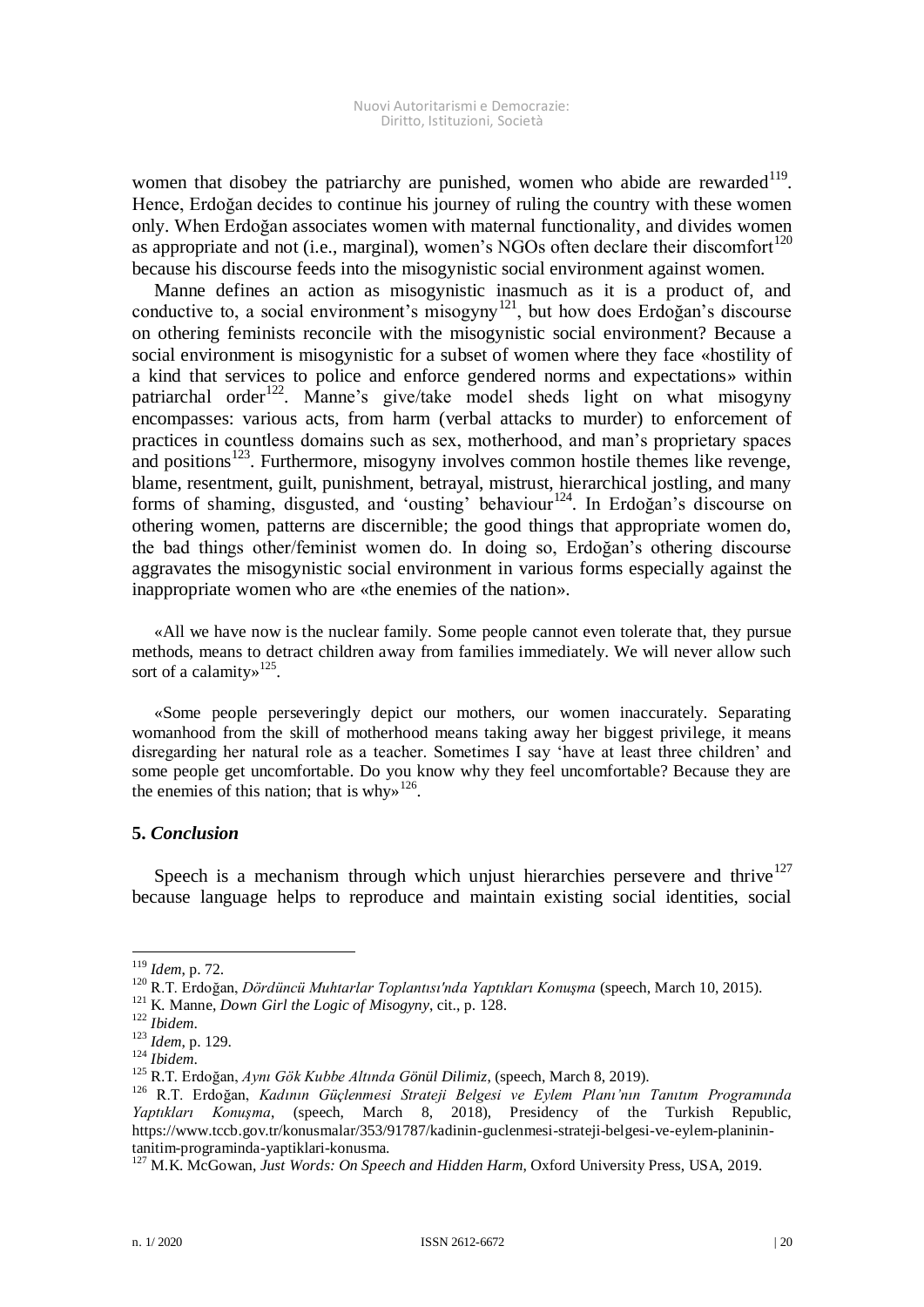relations and systems of knowledge and belief of societies<sup>128</sup>. It is possible to manipulate the masses through the usual forms of ideological discourse, for example emphasising good things we do and bad things *they* do<sup>129</sup>. Fairclough has emphasised that discourses are «projective, imaginaries, representing possible worlds which are different from the actual world, and tied into projects to change the world in particular directions»<sup>130</sup>. In other words, Fairclough suggests that discourse might has transformative effect. Accordingly, Erdoğan's discourse on women has become an important tool to reproduce and strengthen the patriarchal social order and patriarchal understanding of gender relations.

In Turkey, an authoritarian turn on the civil society discourse has begun following the 2011 general election<sup>131</sup>. A notable example of how Erdoğan's discourse on women has changed accordingly is the abortion right of women. Back in 2012, Erdoğan declared that «Each abortion is one *Uludere*» 132 . Here, he refers to the Roboski Massacre when the Turkish military murdered 34 Kurdish civilians in an air strike near the Iraqi border<sup>133</sup>. Wodak explained this kind of structure in discourse as recontextualization<sup>134</sup>. Erdoğan takes an argument out of context (decontextualization) and subsequently restates it in a new context so that it acquires new meaning. Even though legislation on abortion has not changed, the Turkish Ministry of Health has removed the code for abortion from the online entry forms of public hospitals, thereby effectively declassifying abortion as a medical practice in these hospitals<sup>135</sup>. Of course, hospitals might be doing this under coercion, but it still demonstrates that they have opted into the discourse even though there has been no amendment in the law. Further, Cindoglu and Unal support the point that the discursive regulation of women's bodies and sexualities is now a major tool for sustaining the hegemonic character of current political rule in Turkey<sup>136</sup>.

The distinction of this study is that it focuses on discourse from a theoretical framework of logic of misogyny using FCDA as a research method. Misogynist exploitation can work together in different ways<sup>137</sup>. However, this study has shown that Erdoğan's discourse on women are informed by misogyny in two forms: reproducing patriarchy through gendered norms and values, and alienating some women. Since

<sup>&</sup>lt;u>.</u> <sup>128</sup> G.A.M. Gouveia, *Assumptions about Gender, Power and Opportunity*, cit.

<sup>129</sup> T.A. Van Dijk, *Discourse and Manipulation*, in *Discourse & Society*, Vol.17, No.2, 2006, pp. 359- 383.

<sup>130</sup> N. Fairclough, *Analysing Discourse Textual analysis for social research*, Routledge, London, 2003, p. 124.

<sup>131</sup> A.Ö. Keysan. *Activism and Women's NGOs in Turkey: Civil Society, Feminism and Politics*, I B. Tauris, London, 2019, p. 84.

<sup>132</sup> J. Vela, *Abortions are like air strikes on civilians: Turkish PM Recep Tayyip Erdogan's Rant Sparks Women's Rage*, comment posted May 30, 2012, https://www.independent.co.uk/life-style/health-andfamilies/health-news/abortioairclns-are-like-air-strikes-on-civilians-turkish-pm-recep-tayyip-erdogansrant-sparks-womens-rage-7800939.html.

<sup>133</sup> D.Gülel, *Feminist movement and law-making in Turkey: a critical appraisal from 1998 to 2018, Women's History Review*, Taylor & Francis online, 2019, p. 14.

<sup>134</sup> R. Wodak, *Critical Discourse Analysis*, in *The Continuum Companion to Discourse Analysis*, Bloomsbury Publishing, London, 2011, pp. 48-49.

<sup>135</sup> U. Korkut, H. Eslen-Ziya, *The Discursive Governance of Population Politics*, cit., p. 562.

<sup>136</sup> D. Cindoglu, D. Unal, *Gender and Sexuality*, cit.

<sup>137</sup> K. Manne, *Down Girl the Logic of Misogyny*, cit., p. 209.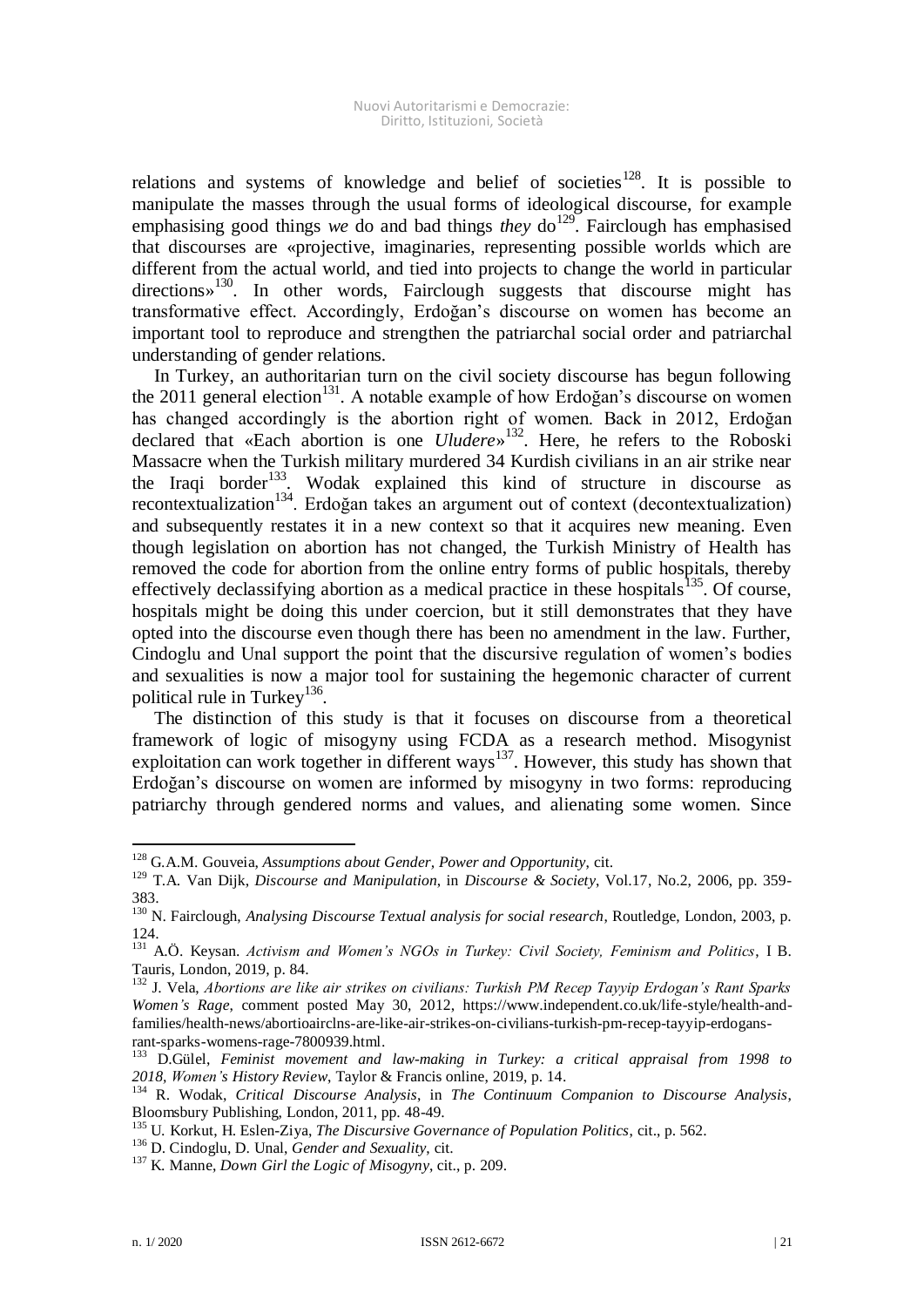patriarchy is misogyny's governing ideology, misogyny materialises as an amalgam of social norms, expectations and consequences in patriarchal social order. In view of that, when Erdoğan repeatedly refers to concepts including «history», «civilisation», and «belief» in his discourse on women, he continually reproduces a patriarchal understanding of gender relations and manipulates the masses. A likely explanation is the importance of repetition for propaganda. In his classic book on the theory of propaganda, Chakotin explains that repeating the same idea, the same injunction, always in the same form over a relatively prolonged period, acts on emotions and shapes conditioned reflexes so that repetition creates a state of mental fatigue in the masses favouring subjugation to the will of that political leader<sup>138</sup>.

The first major finding of this analysis is that Erdoğan's discourse on women's humanity and appropriate womanhood substantiates Manne's give/take model. In his discourse, it is evident that women are too human and their humanity and their personhoods are owed to men (and children) in the form of social, domestic, reproductive, and emotional labour. Erdoğan's speeches provide sufficient examples to prove the existence of patterns of misogyny within this framework. We see that women's humanity is implied through their obligation of providing *hers-to-give*. In other words, Erdoğan's discourse is in line with what misogyny does to women, and enforces patriarchy on women. In this context, I would like to underline that women have parallel responsibilities in the AKP as well: they provide loyalty, love and devotion (especially during pre-election times) to Erdoğan, but they do not obtain power, prestige, rank, or hierarchical status because those are *his-for-the-taking<sup>139</sup>* .

The second major pattern of misogyny in Erdoğan's discourse is how he utilises his discourse to alienate some women who defy patriarchy and their given roles. Misogyny retaliates against this class of girls/women, in one way or another, because they violate their "place". In this regard, Erdoğan completely dismisses them because they accept gender equality as their starting point, and reject *fıtrat*, complementarity. They challenge patriarchal gender roles which conflicts with Erdoğan's discourse on founding «a new understanding of women's rights» consistent with «our history», «our culture», «our civilisation», and «our religion», which comprise the actual origins of historical gender bargain (see chart 1).

This analysis has verified that Erdoğan alienates feminists in his discourse. He segregates women as appropriate, whose fight he supposedly supports, and others, whose fight he is against. Thus, he obtains an anti-feminist (and anti-Western) approach when he disputes feminism. However, the way he structures his discourse generally does not allow one to identify the referents of pronouns as he often prefers not to use overt subjects (see chart 2). In the data, Erdoğan refers directly to *feminists* only one time. The rest of the data reveals that he prefers to use personal, demonstrative or impersonal pronouns in negative connotation (to accuse or alienate).

To conclude, this study has aimed to expand existing research on misogyny to an authoritarian regime, and to assess the extent of misogyny that feeds Erdoğan's discourse on women's rights, equality and agency. The study has shown that Erdoğan rejects gender equality that «derives from the dark mentality of the West, a stance that

<sup>&</sup>lt;sup>138</sup> S. Chakotin, *The Rape of the Masses: The Psychology of Totalitarian Political Propaganda*, George Routledge & Sons, London, 1940, p. 31.

<sup>139</sup> K. Manne, *Down Girl the Logic of Misogyny*, cit., p. 130.